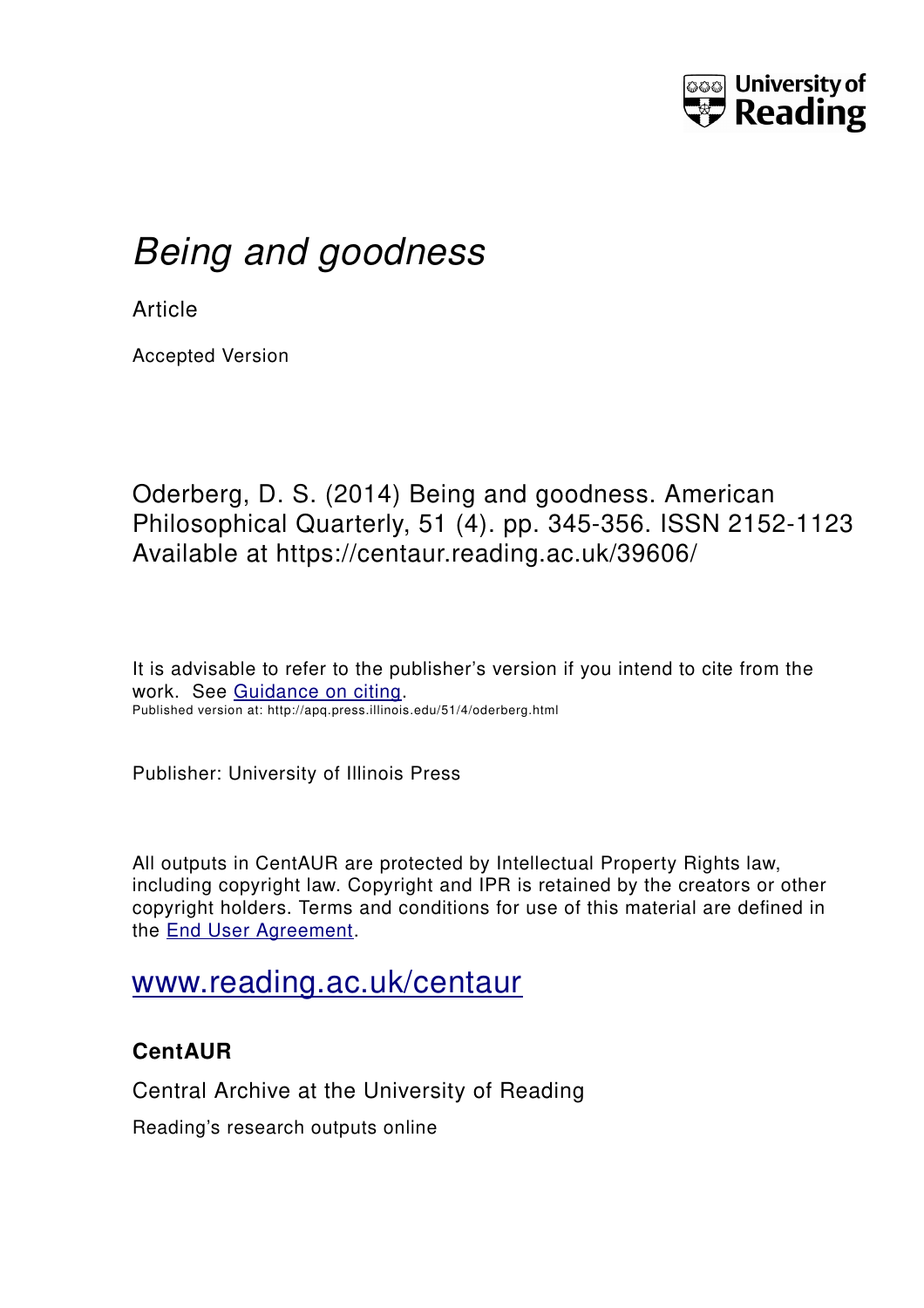**David S. Oderberg**

#### **WARNING - AUTHOR'S DRAFT** Abstract

*American Philosophical Quarterly* 51:4 (2014): 345-356

Being and Goodness, DAVID S. ODERBLACY!

The article defends the scholastic principle of the convertibility of being and goodness. First, it identifies the non-moral semi-exprisiped has the fulfilment of appetite, where appetites are the natural tendencies of objects, whether living or non-living, to or away from certain end states. The good, in its primary meaning, applies to all cases in which some appetite is fulfilled. The article then analyses a central case of inorganic fulfilment, central of instantiation – in particular, being a good example of some geometrical kind. It argues that the goodness in a case of instantiation, where there is a standard to be met, is an irreducible kind of goodness. Next, the article argues that continuation in existence is also a kind of fulfilment of appetite SEEsABOMEuFORgOFIFICIAL unterexample involves radioactive decay: the article deflects this counterexample by showing that it does not undermine the idea that every enduring object has a tendency to continue in existence. Once we appreciate the place of appetite fulfilment across the natural world, we are more easily able to understand organic fulfilment – goodness *for* a thing. Without a kind-neutral concept of goodness that applies to all being, organic goodness is far more difficult to account for. – Correspondence to: d.s.oderberg@reading.ac.uk.

### **1. INTRODUCTION**

The old scholastic principle of the 'convertibility' of being and goodness strikes nearly all moderns as either barely comprehensible or plain false. 'Convertible' is a term of art meaning 'interchangeable' in respect of predication, where the predicates can be exchanged salva veritate albeit not salva sensu: their referents are, as the maxim goes, really the same albeit conceptually different.<sup>1</sup>

The principle seems at first blush absurd. Did the scholastics literally mean that every being is good? Is that supposed to include a cancer, a malaria parasite, an earthquake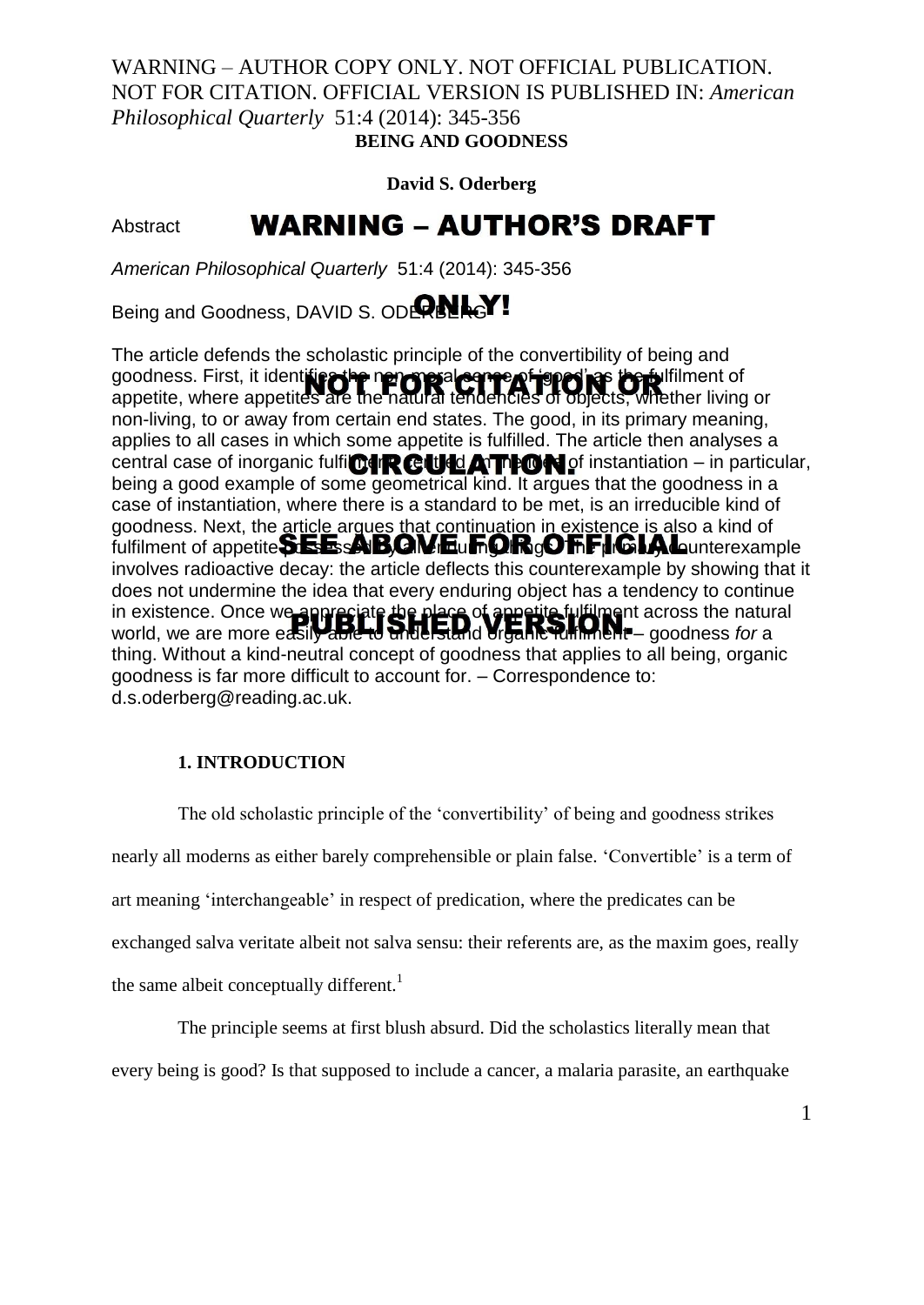WARNING – AUTHOR COPY ONLY. NOT OFFICIAL PUBLICATION. NOT FOR CITATION. OFFICIAL VERSION IS PUBLISHED IN: *American Philosophical Quarterly* 51:4 (2014): 345-356 that kills millions? If every being is good, then no being is bad – but how can that be? To the

contemporary philosophical mind, such bafflement is understandable. It derives from the

systematic dismant**MARNING**olesti**AUTHOR'S cDRAF** a millennium.

With the loss of the basic concepts out of which that edifice was built, the space created by those concepts faded out of existence as  $\mathbb{Q}$ . The convertibility principle, like virtually all the other scholastic principles (not all, since some do survive and thrive in analytic

# philosophy), could not persist in a post-scholastic space wholly alien to it.

Nevertheless, the convertibility principle can be defended. Not only is it meaningful **RCUI** LA1 when rightly understood, but it is eminently plausible. In what follows I will outline how that defence should proceed.<br>**SEE ABOVE FOR OFFICIAL** 

# 2. THE GOOD**PURLISHEDEVERSIONE**ILMENT

The defence must begin with a fundamental *non-moral* sense of 'good'. This immediately deflects the confusion that somehow the principle is that every being is morally good, or has moral worth or value. Now there is nothing unusual in the thought that there is a non-moral sense of 'good', moreover one in terms of which the moral sense of 'good' can be explained. Consequentialists analyse rightness (and wrongness) in terms of whether an action promotes, directly or indirectly, good outcomes or states of affairs. Ethical egoism holds that the rightness of a person's acts is defined in terms of the promotion of what is good for that person. There are many non-moral senses of 'good', two of the main ones being 'pleasurable' and 'useful'. There is, however, another sense of 'good', one that is the core of the convertibility principle. It is captured by the idea of *perfection*, where this term is taken in its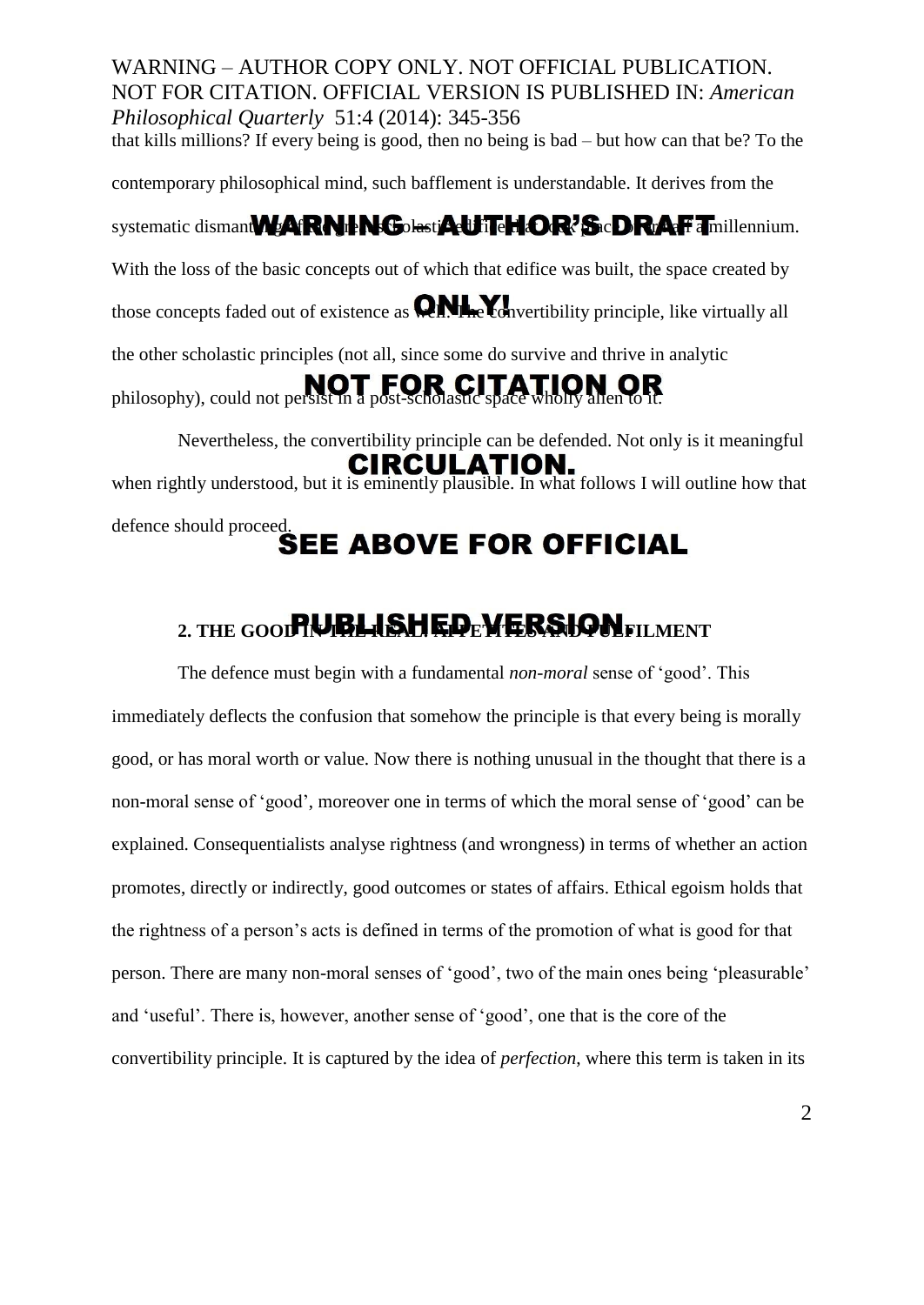etymological sense of 'completion' or 'fulfilment', with correlative connotations such as

'improve' or 'bring to the highest available standard'.

# The idea that **RNINGe of AUTHOR'S DRAFIT olves**

perfection as a kind of completion or fulfilment was a commonplace among scholastic philosophers and their neo-scholastic rep**onditional ve**st<sup>2</sup> We find, of course, liberal use of the term 'perfection' in Descartes, where he applies it not just to God as a whole but to His particular properties, and not just to God but to creatures as well. Where Descartes asserted that existence is a perfection, contemporary philosophers follow Kant in denying that RCU existence is a property or predicate.<sup>4</sup> The older usage, precariously preserved into the early modern period, sees perfection as what used to be called an *increase in the fullness of being*,<br>**SEE ABOVE FOR OFFICIAL** a bringing to fulfilment or completion of some disposition, power, or tendency of an object – in scholastic terminology the estualization of some potentiality (or potency) of a thing.<sup>5</sup> And this, at least according to the scholastics, albeit less clearly in Aristotle himself, is precisely what they called *good* in the broadest, fundamental sense.

Before mystification sets in immediately, further distinctions have to be made. By completion I do not mean that an object has all the features it could have, or performs all the operations it could perform. A person might say, 'Having visited Niagara Falls, my life is complete', meaning he has no more significant desires to satisfy; but mostly when we talk about completion we refer to quite specific tasks, like completing a test or cleaning the kitchen. It is this narrow sense I have in mind – that an object is completed when one of its potencies is actualized, say by manifesting a disposition.

Next, by fulfilment I do not mean any connotation of subjective desire, sense of happiness or well being, or anything essentially to do with uses such as 'Now we are married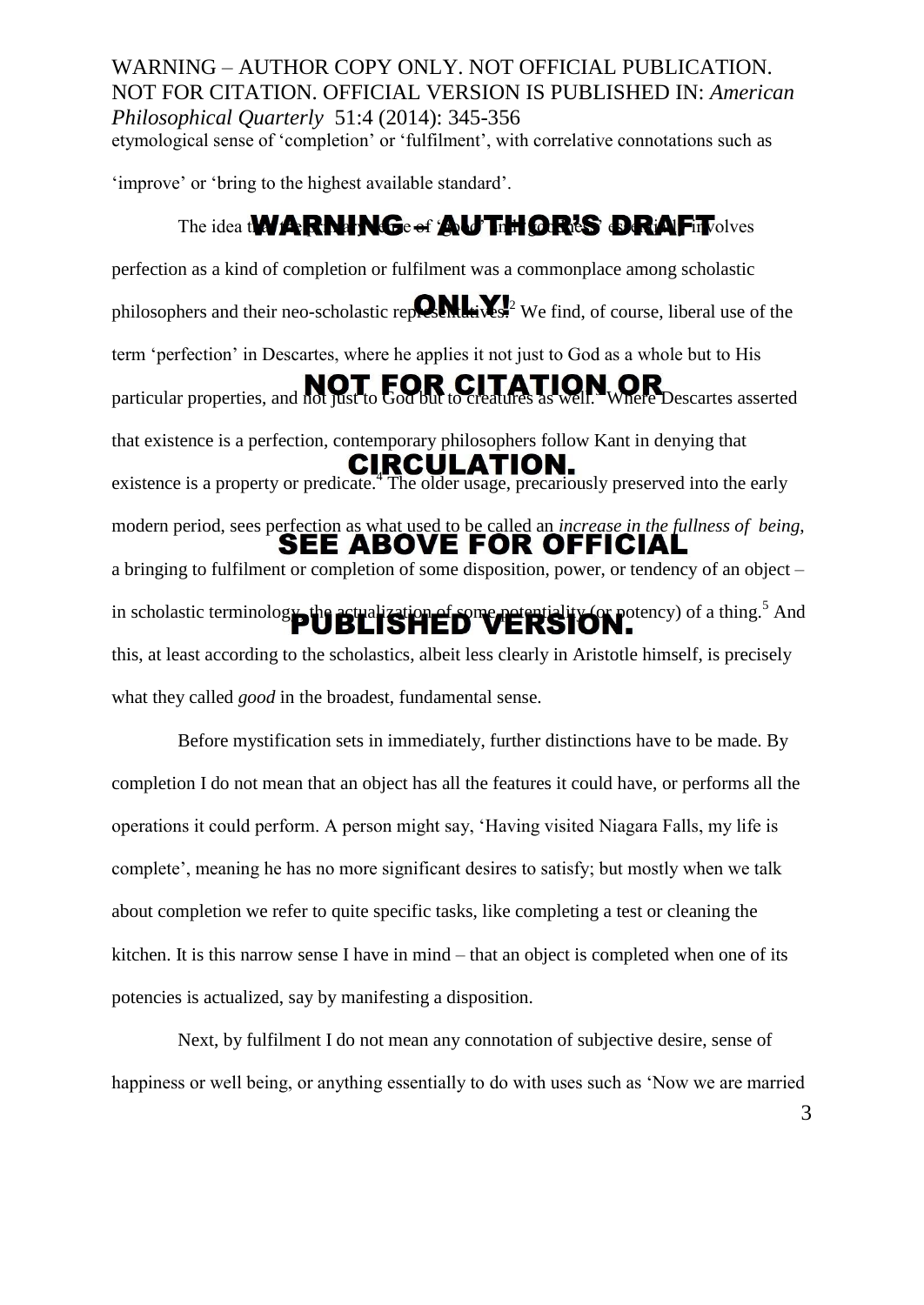### WARNING – AUTHOR COPY ONLY. NOT OFFICIAL PUBLICATION. NOT FOR CITATION. OFFICIAL VERSION IS PUBLISHED IN: *American Philosophical Quarterly* 51:4 (2014): 345-356 I feel fulfilled' or 'Getting that job fulfilled her heart's desire', and the like. For such senses

of fulfilment I will use the rare but extant term 'epithymetic', meaning (at least partly by hijack) 'characteri**MARNINGire (AUTHOR'SI DRAFIT** it comes to humans and some animals, of course, epithymetic fulfilment is an important part of fulfilment simpliciter. But fulfilment simpliciter (ju $\mathbf{Q}$   $\mathbf{M}$  fulfilment) is my concern in this lecture, and it does not – so I claim – have epithymetic fulfilment as an essential constituent; nor does it have cognition or awareness of any kind as essential elements.

With that understood, I will use the term 'appetite' in connection with fulfilment. RCU Understood classically, appetites are simply tendencies or dispositions of objects to or away from certain end states.<sup>6</sup> Aquinas, for example, speaks of objects that have no knowledge but<br>**SEE ABOVE FOR OFFICIAL** still have a 'natural appetite' whereby they 'tend' or are 'inclined' to certain ends.<sup>7</sup> Only certain kinds of appetite **PUBLISHED VERSION**. involve cognition or at least some kind of apprehension. The fulfilment of a natural appetite, that is, a disposition or tendency in the nature of an object, does not entail any striving, trying, wanting, or anything else that comes under the general term 'conation'. Particles of opposite charges attract; salt dissolves in water; snowflakes tend to grow six branches; stars burn out: these are all examples of natural appetites – tendencies of objects to certain kinds of behaviour. More precisely, as is usually suggested by the wording, we can describe the tendency itself or what the tendency results in, or both. A proton has the tendency to attract electrons even in the absence of electrons. When it is attracting an electron, it is exercising its tendency, or manifesting its disposition – to use the more familiar expression. To say that salt dissolves in water is to speak ambiguously of what salt tends to do whether it is in water or not and of what it actually does in water, which is the manifested end state of the disposition.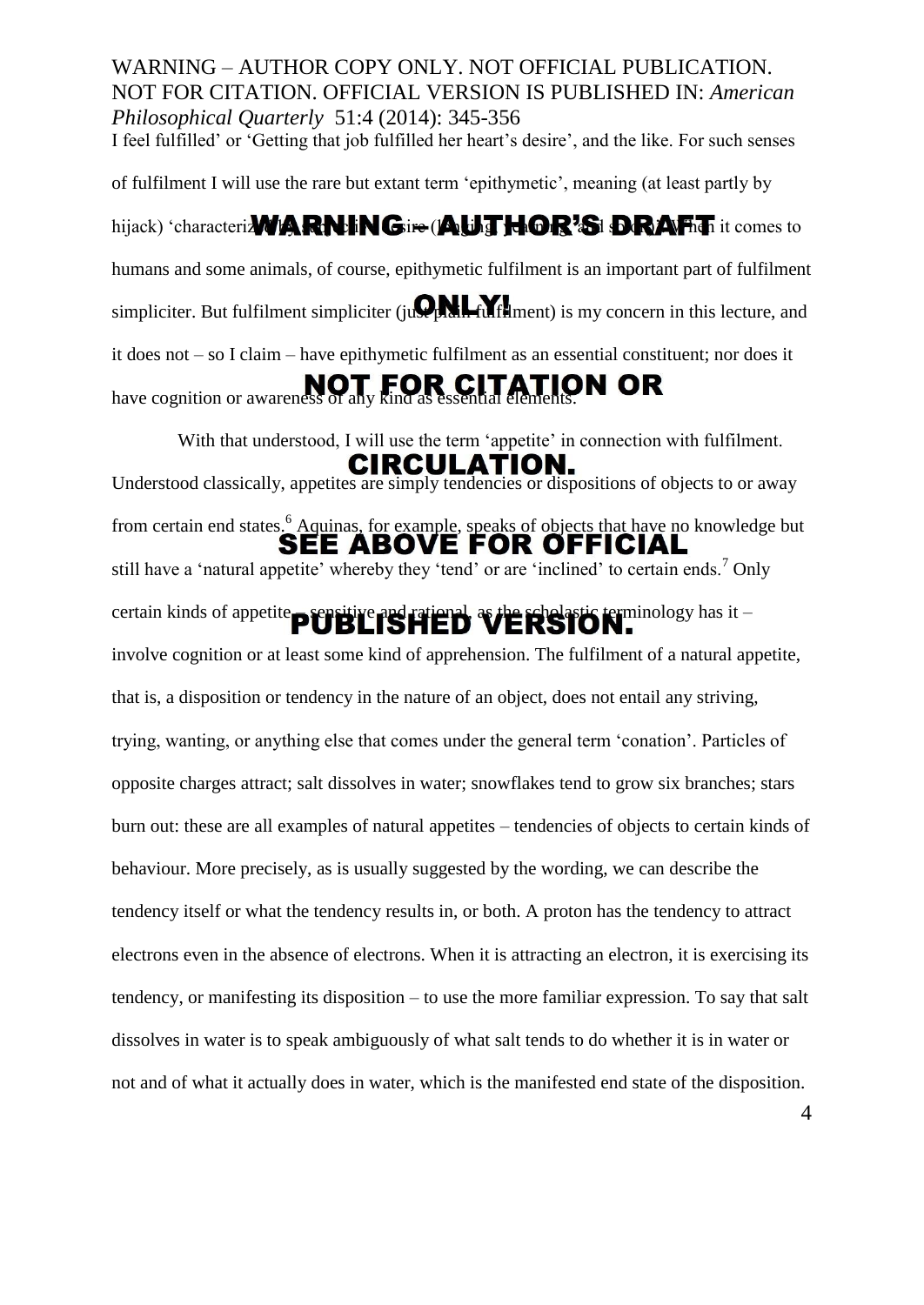WARNING – AUTHOR COPY ONLY. NOT OFFICIAL PUBLICATION. NOT FOR CITATION. OFFICIAL VERSION IS PUBLISHED IN: *American Philosophical Quarterly* 51:4 (2014): 345-356 It makes no sense to speak of a disposition or tendency without a corresponding

manifestation or end state. Note that the end state – or final state, as I will sometimes say – need not be something a RNHNGe-prealed This Research as the trence of some temperature. It might be an event or a process, such as dissolution.

# **ONLY!**

# 3. THE GOOD **NOT FOR CITATION OR**

With all of this terminological and conceptual stage-setting in place, I want to bring into focus the central claim – the the good, in its primary meaning, applies to all cases in which some appetite is fulfilled. The corollary of this truth is that everything that is real is good, since everything  $SEEeA$   $B0Me$  if  $nR$   $QF6R$  in  $QF6R$  in an appendix of an appendix of an appendix  $a$ thing is good *to the extent that* it involves fulfilment of an appetite, and *because* of this.

The idea that good **pure in**  $\mathbf{R}$   $\mathbf{E}$  properties at  $\mathbf{R}$   $\mathbf{S}$  **in**  $\mathbf{R}$   $\mathbf{R}$  **C**  $\mathbf{R}$  **C**  $\mathbf{R}$  **C**  $\mathbf{R}$  **C**  $\mathbf{R}$  **C**  $\mathbf{R}$  **C**  $\mathbf{R}$  **C**  $\mathbf{R}$  **C**  $\mathbf{R}$  **C**  $\mathbf{R}$  **C** foremost reason for thinking this is that goodness is an evaluative concept, and there is nothing evaluative in the fulfilment of an appetite simply as such. To be sure, certain appetites – those in the organic world – are such that their fulfilment is good, but this is precisely because they are certain species of appetites – vegetative in the case of plants, sensitive in the case of animals, and rational in the case of humans. When a plant's appetite for water is satisfied, that is good for it. When an animal's appetite for exercise is fulfilled, that is good for it. When a person's appetite for knowledge is satisfied, that too is good for her. Yes, it will be said, certain tendencies in living beings, when fulfilled, are good. But how can this remotely apply to the non-living world without involving an illicit teleologisation of that for which there is no such thing as a telos?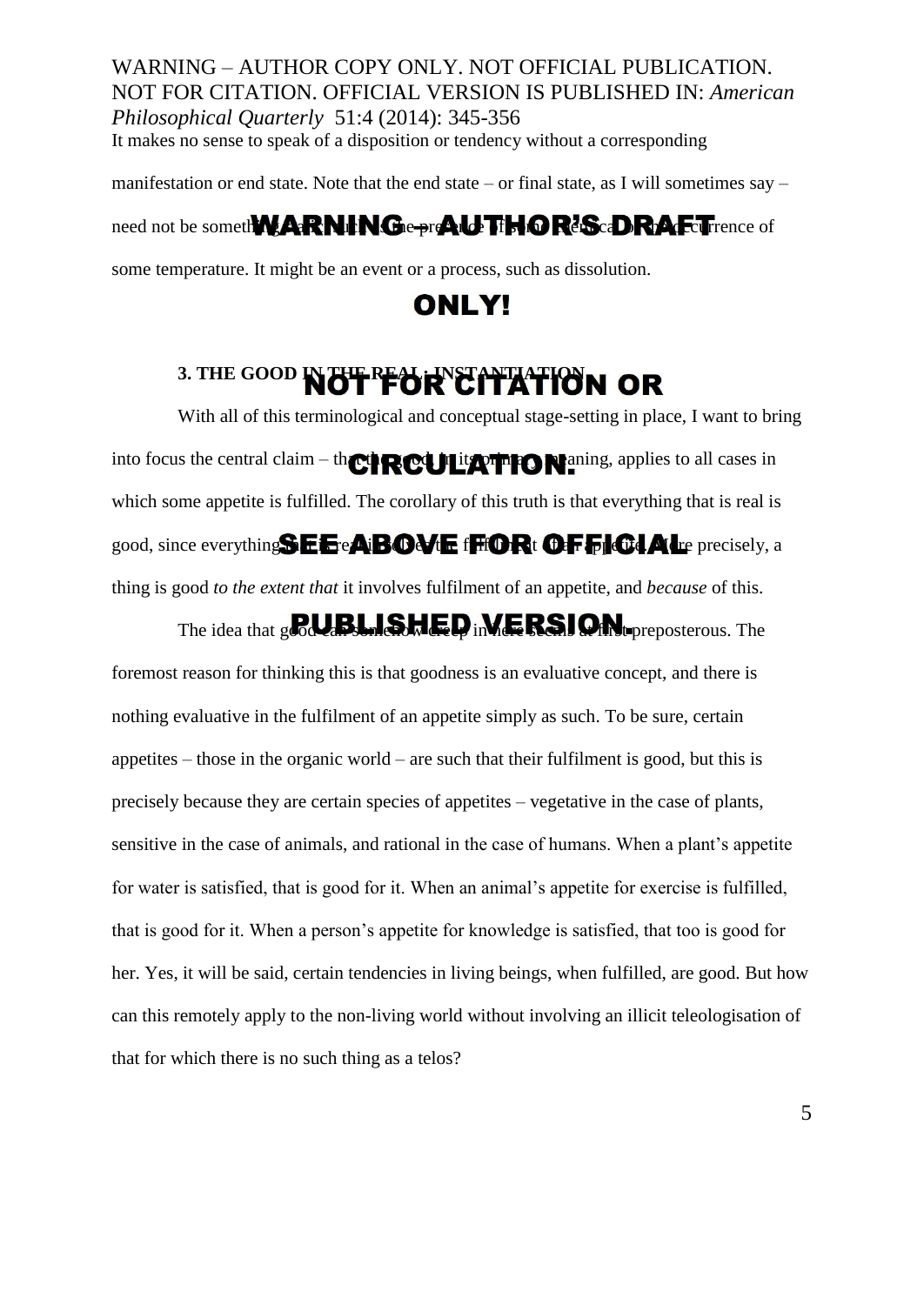Recall that I have not used the terms 'purpose' or 'telos' thus far. They could be used consistently with the position I defend, but both terms have a such a deep-seated connotation of deli $W_4$ ARNING that AUTHORIS xDRAFaTon would obfuscate rather than clarify. Indeed, the term 'intention' itself has been transformed from the scholastic 'intendit' as used by Aquinas  $\mathbf{Q}$ .  $\mathbf{Q}$  is the estimally psychological meaning we now exclusively give it. It is hard to break out of the psychologisation of fulfilment by appealing to terms that connote yet more psychology. Similarly, it is hard to break out of the organicisation of fulfilment (to employ a barbarism) by employing terms now used exclusively in the description of living things.<sup>8</sup>

To get clear on inorganic fulfilment, then, we have to bracket off any thinking that<br>**SEE ABOVE FOR OFFICIAL** applies to the world of living things. Goodness, I submit, is not ipso facto sidelined. To see why, let us look at the simple idea of instantiation.<sup>9</sup> Years walking with your child through the forest and come across a rough triangular shape naturally etched into the bark of a tree. You might say, 'That's a good example of a triangle'. Now, you are not trying to teach the child how to *draw* a triangle; suppose he already knows how to do that. So there is no question of the triangle's being good for the purpose of teaching the child how to draw one. A fortiori you are not trying to teach the child how to *recognize* a triangle, since if he can draw one he can recognize one. You are just making an observation: this is a pretty good instance of a triangle. There need not be any purpose in the observation beyond that of communicating some information (and remarking, perhaps, on the wonders of natural simulacra): but *that* can't be the purpose for which you apply the term 'good', as though the triangle is a good one for the purpose of making the observation that the triangle is a good one. So in what way is the triangle good? It is simply a *good instance* of that abstract shape.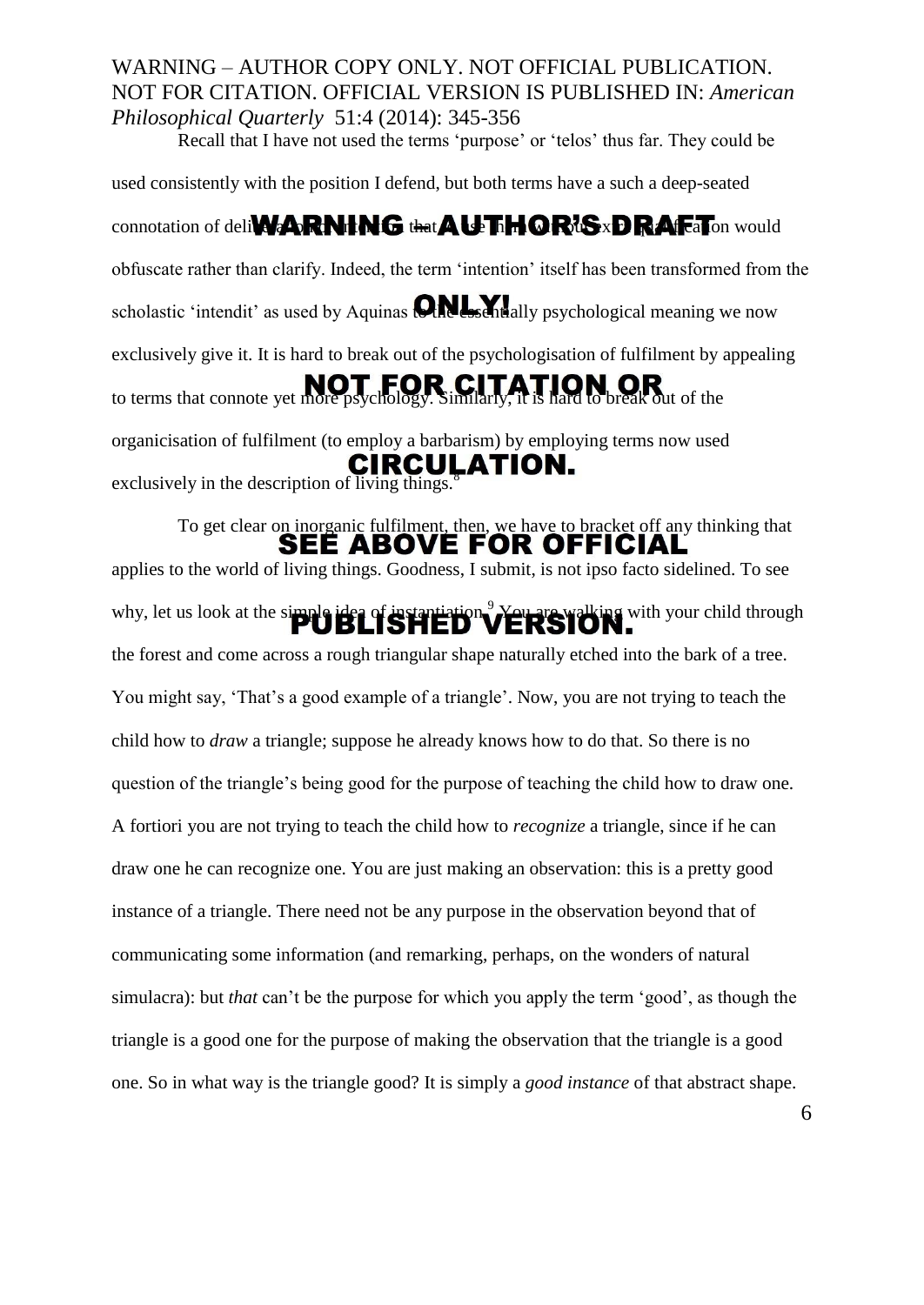Does this essentially involve evaluation? Of course: you are evaluating the triangle for its approximation to the abstract shape, for how well it *fits* that shape. The 'well' and the 'fit' go hand in han**MARNING**Iyeo**AU5THORISt DRAFT** doing so well (or badly). But there is nothing psychological in the evaluation itself, even though the process of making an evaluation is psychological.  $\mathbf{X}_n$  objection will be raised immediately: the triangle is evaluated as good for a naturally-occurring one – as far as the triangles nature produces are concerned. But this need not be. It might be so accurate that it would have been good no matter how produced – even by the best technology available. It might be an RCU LATI extremely good example of a triangle. But don't you have to have *some* hypothetical purpose in mind? When you say the triangle is good, you might mean that if the child *did* want to<br>**SEE ABOVE FOR OFFICIAL** know what a triangle looked like, that's what you could show him. Or that the triangle is good for a whole range **phossible purposes instruction** estimation, calibration, and so on – but if pressed you would agree it was not good for, say, atomic-scale measurement or precise prediction of some planetary alignment.

It is not clear to me how an object can be actually good for a counterfactual but nonactual purpose; surely it is only counterfactually good for a counterfactual purpose? In other words, if you wanted to teach the child what triangles looked like, the one in the tree would be a good example to show him. But that doesn't make it a good triangle. The critic may retort 'exactly so' – that's the point. If that is the point, though, then the critic, to be consistent, ought to deny that there is a triangle etched into the tree *at all*. For if he accepts that there is a triangle, he must accept that the shape satisfies certain criteria. If he accepts this, he must accept that these criteria are satisfied more or less exactly. But that is just what 'good' and 'bad' mean here – that the shape satisfies the criteria for being a triangle more or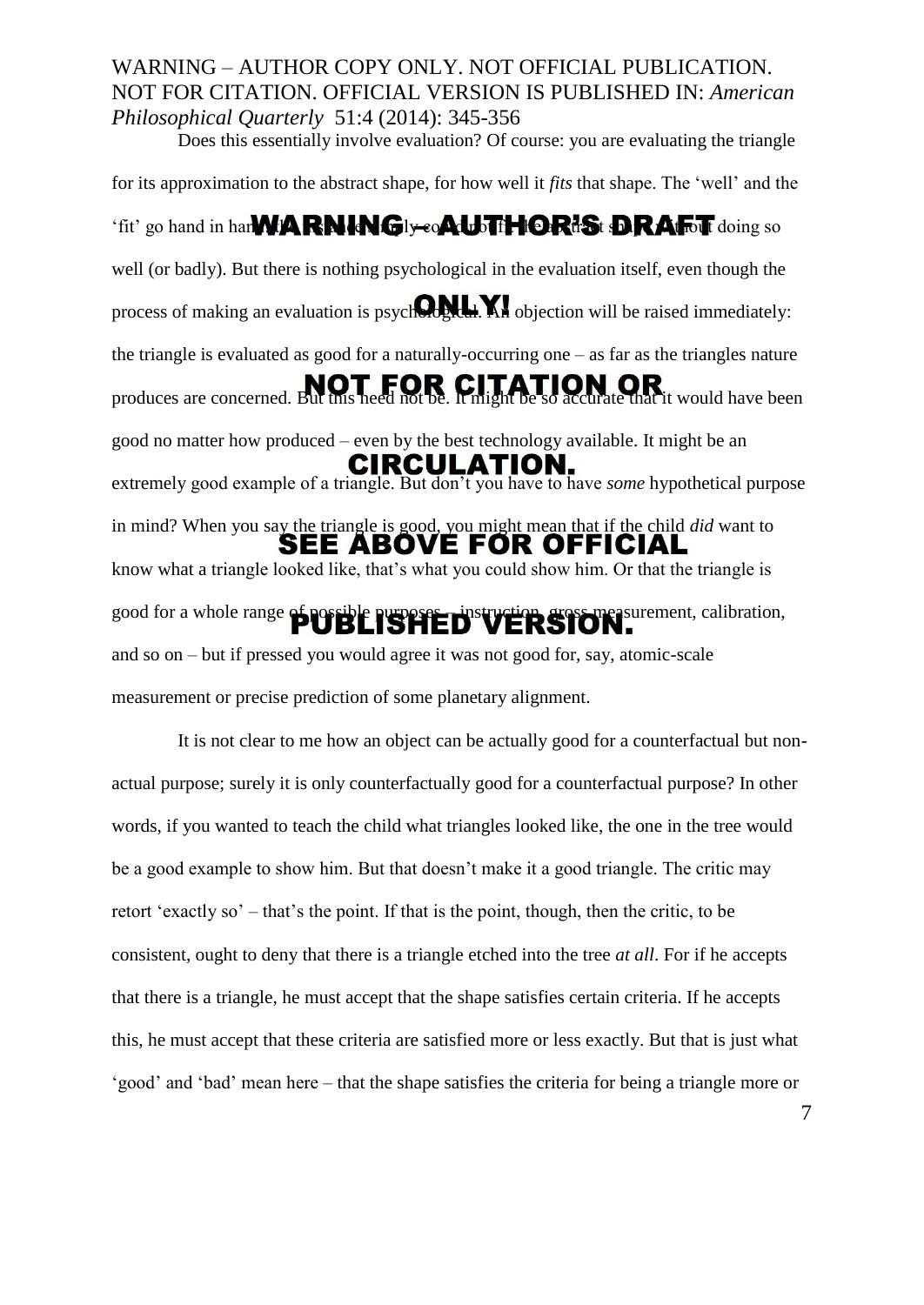less closely, more or less *well*. So the critic should deny that the shape actually satisfies any

criteria; so he should deny outright that the shape is a triangle. But then, by parity of

reasoning, he shou**ld ARNI NGember of HORISe DRAF**<sub>gen</sub>. Yet

nothing can be a member of a genus without being a member of some species of that genus.

So he must deny he sees a polygon at all.  $\mathbf{Q}$   $\mathbf{M}$  be verified and  $\mathbf{Q}$  and  $\mathbf{Q}$  are  $\mathbf{Q}$  as a shape.

And that is incredible.

# MOT FOR CITATION OR Might the critic insist, rather, that an object can be actually good for a merely

counterfactual purpose? There are at least two problems with this view. One concerns the IRCULATION. content of the counterfactual. Suppose the critic says:

# (C) Triangle T is good<sub>F</sub> = af if you wanted to do F, it would be good to use T.<br>**SEE ABOVE FOR OFFICIAL**

This will not do, since 'good' appears in the definiens. That 'good<sub>F</sub>', i.e. 'good relative to some function F' (such as teaching a child what triangles look like) is defined in terms of an unindexed 'good' does not help; indeed, it only makes the analysis more mysterious, since what does the unindexed 'good' mean? Suppose one says that it means something like 'advisable'. But doesn't 'advisable' in this context just mean 'good to do'? So the critic will not make much progress there. Moreover, it might *not* be advisable to use T: maybe T is at the top of a very high tree beyond the sight of a small child; maybe the tree is about to collapse; perhaps, if you were to try to teach the child about triangles using T, an evil demon inflicted temporary blindness on you both. The latter sort of case makes trouble for any definition employing purely non-evaluative terms, such as one stating that the probability of learning to recognize triangles given that one is exposed to the shape in the tree is higher than if one is not. There is a sense in which the evil demon scenario makes it the case that the tree exemplar is not good for teaching anyone about triangles, but not a sense that has anything to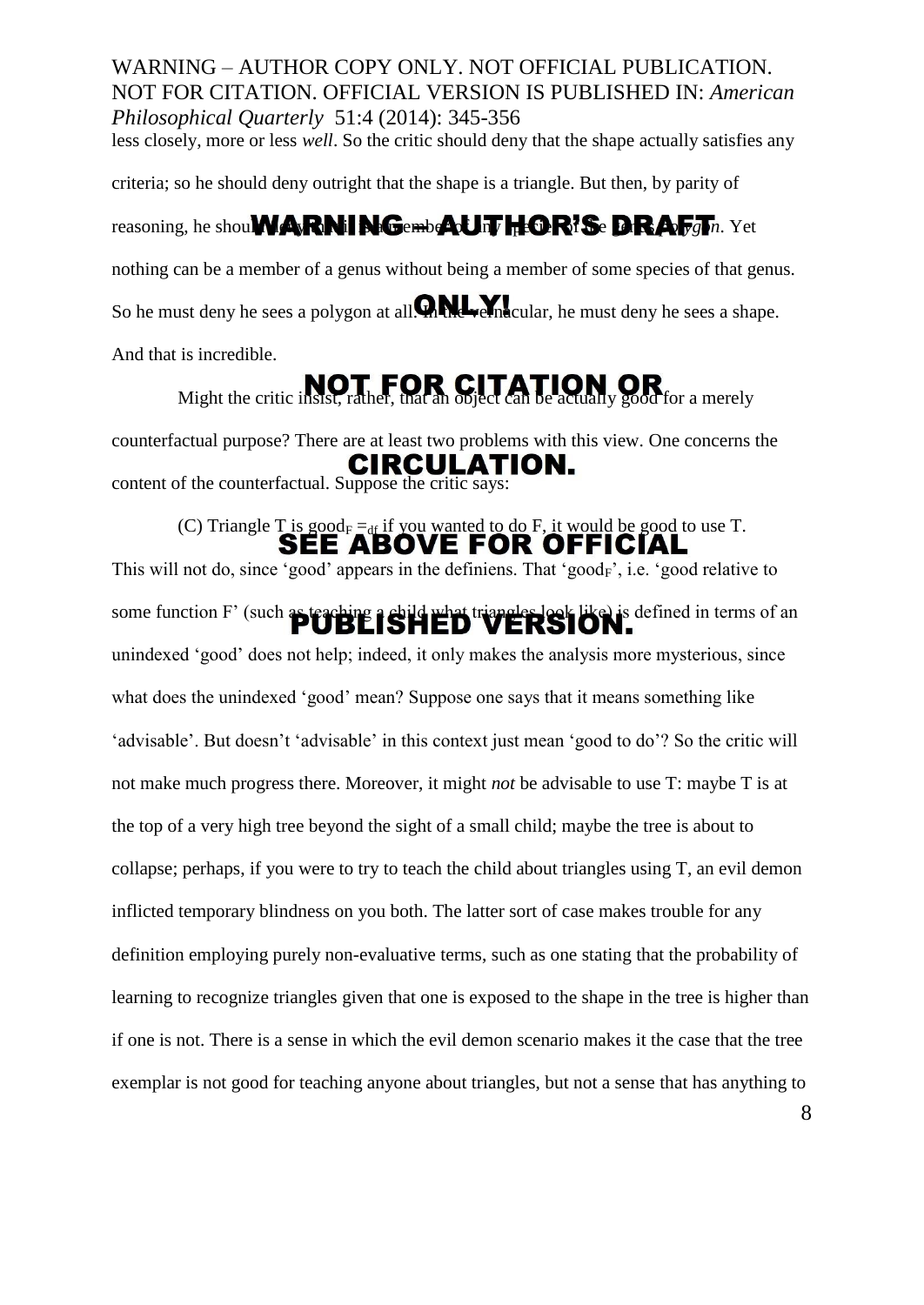WARNING – AUTHOR COPY ONLY. NOT OFFICIAL PUBLICATION. NOT FOR CITATION. OFFICIAL VERSION IS PUBLISHED IN: *American Philosophical Quarterly* 51:4 (2014): 345-356 do with the geometrical properties of that exemplar. We are familiar with the problems of counterfactual analyses in general, and rectifying them is a cottage industry in metaphysics and semantics. We **WARNING**es, martin than  $\mathbb{R}$  **she DRAFT** to burden onto the critic to show how such an analysis would work. More important, however, is the **Q.ML.** That a counterfactual analysis such as  $(C)$ gets the order of explanation the wrong way around. It's not that the triangle is actually good in virtue of its being good to use to teach a child how to recognize triangles. Rather, it's good to use the triangle to teach the child how to recognize triangles in virtue of its being a *good*  **CIRCULATION.**<br>*triangle* pure and simple. This object has to meet the criteria of triangularity to some **RCUI** appropriate degree before it can be good for *any* purpose, hypothetical or actual, that involves<br>**SEE ABOVE FOR OFFICIAL** triangles qua triangles. But 'appropriate' *cannot* mean, say, 'for the purpose of teaching a child how to recognize triangles' because then all we would be saying – if our purpose is to teach children how to recognize triangles – is that the object has to meet the criteria of triangularity to the degree necessary for the purpose of teaching children about triangles before it can be good for teaching children how to recognize triangles. Or, to put it succinctly, if you want to teach a child how to recognize triangles, you had better use triangles! I cannot deny that this is a most wholesome and necessary strategy, but it does not tell me whether I should use that particular shape etched into that particular tree. The shape had better be a good triangle before I can confidently decide it is good to use for my educational purpose.<sup>10</sup>

#### **4. THE GOOD IN THE REAL: EXISTENCE**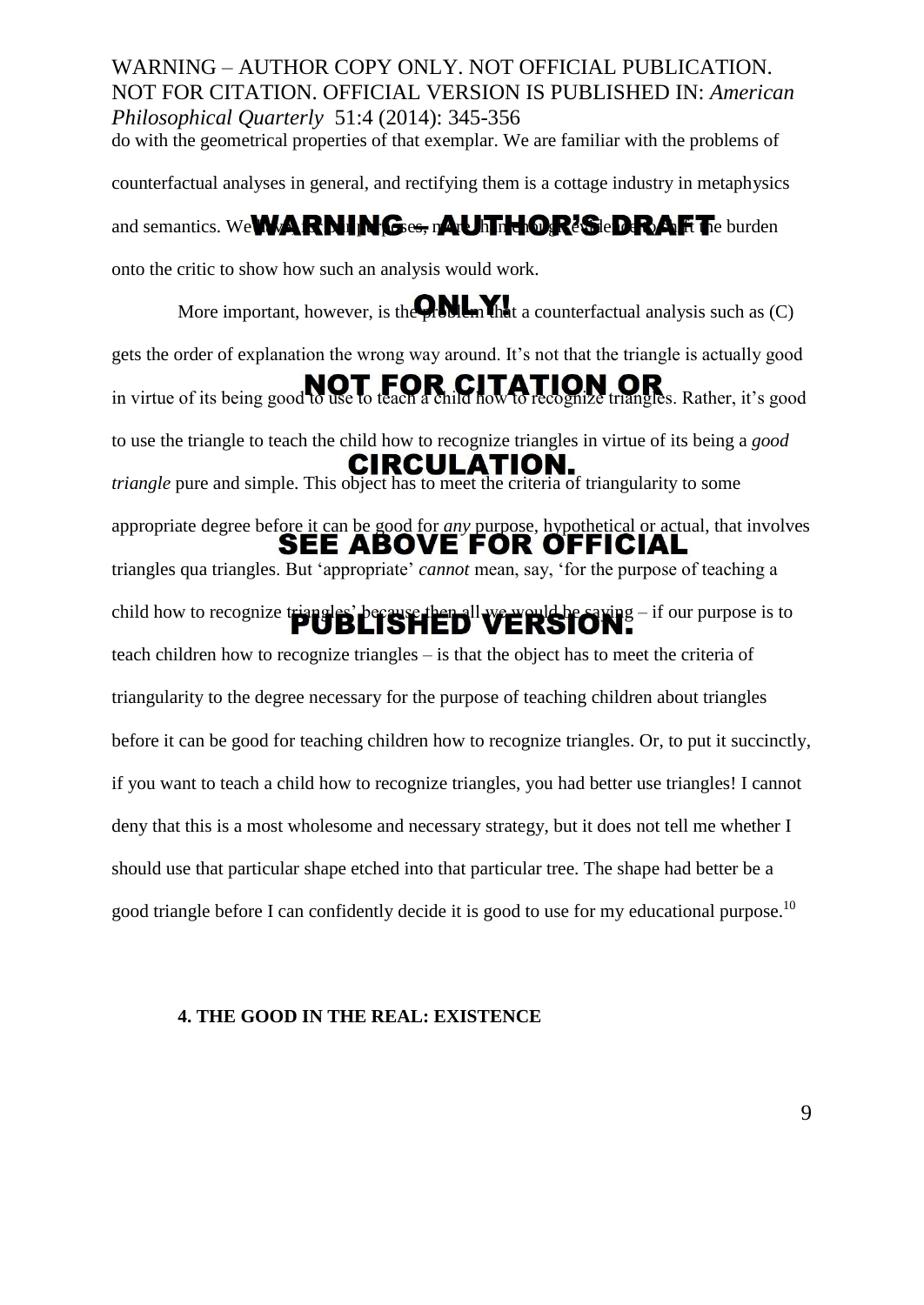I have spent a lot of time on good instantiation simply to dispel the idea that goodness in the non-living world can only obtain in virtue of purpose. It is not essential to my case that this partic**WARNING**s be AU iTH ORIS nDRAF or en much reflection is needed to see that good instantiation is indeed found everywhere. Note that my example was the instantiation of an abstr**act NL**<sub>**R**</sub> Abstract objects themselves are neither good nor bad. So I am confining this primary sense of goodness to the world of the concrete, or at least to those things that are not wholly abstract. Nor is every concrete instantiation of an abstract object good or bad, since there can be no good or bad instances where there is no RCU LATI room for approximation, for instance in the case of numbers or equations. It is hard to see how there can be such a thing as a good pair of apples<sup>11</sup> or a good concrete example of **SEE ABOVE FOR OFFICIAL** Pythagoras's Theorem as far as instantiation is concerned.<sup>12</sup> It is also, for that matter, hard to see how there can be such a thing as **seed the thing of the RSION**. important project in working out how far good instantiation does apply in the concrete world, but not one I can pursue here.

One thing to note about instantiation is that, contrary to what might be supposed, it is a kind of tendency. Although I am generally using 'tendency' and 'disposition' interchangeably, as indicated earlier, we can with propriety say that our tree-etched triangle tends to triangularity. We would normally say that it tends to look like a triangle – without implying any actual movement, behaviour, or manifestation of a disposition. But we also say that a curve tends towards an axis without implying anything about movement. In the case of the triangle, 'tends' means just 'approximates' or 'fits to a certain degree'.

In the more general, indeed ubiquitous, case I now want to consider, tendency is again not to be thought of dynamically, but it is still an example of goodness. What I have in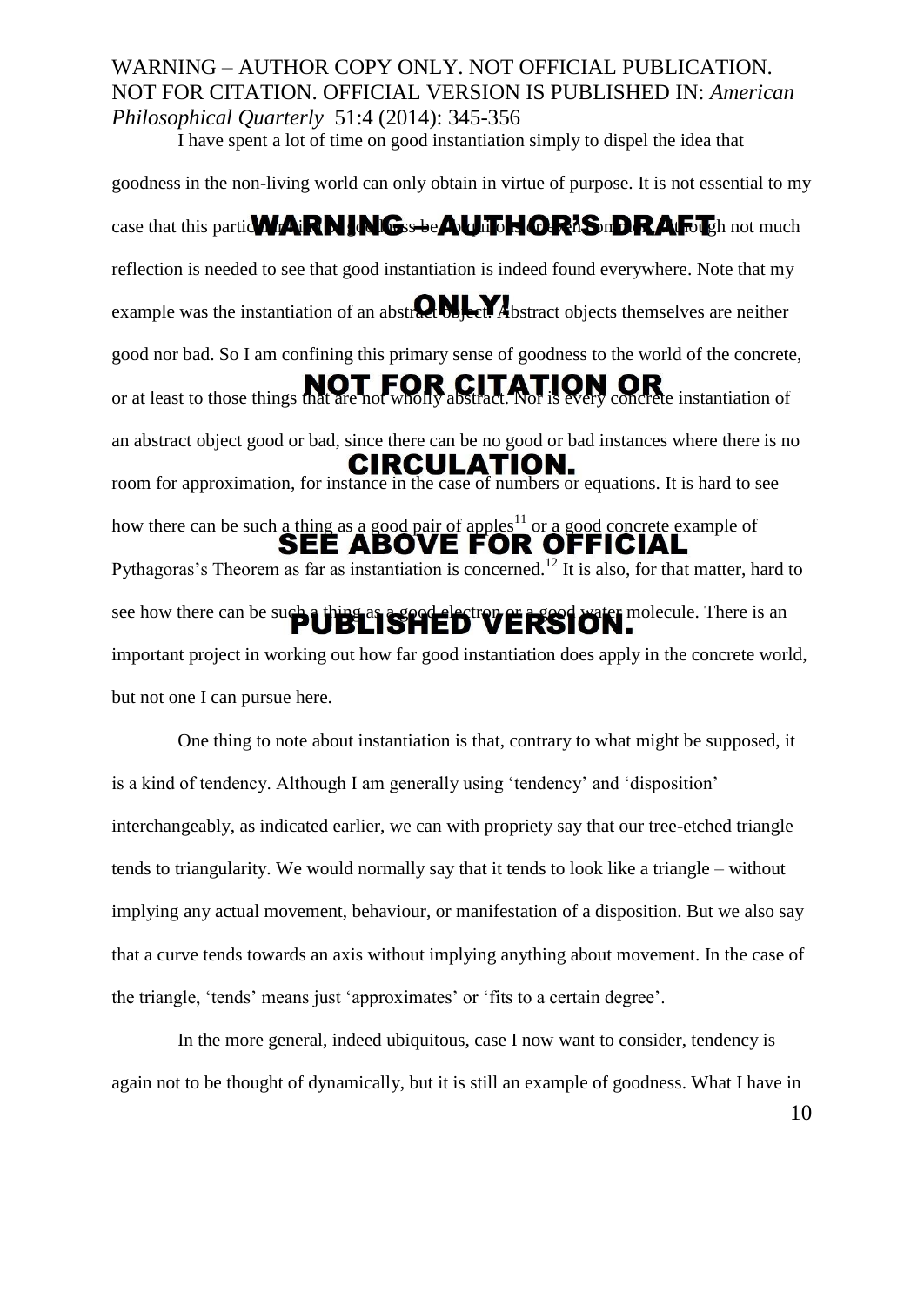# WARNING – AUTHOR COPY ONLY. NOT OFFICIAL PUBLICATION. NOT FOR CITATION. OFFICIAL VERSION IS PUBLISHED IN: *American Philosophical Quarterly* 51:4 (2014): 345-356 mind is simple continuation of existence in the concrete world. Existing things tend to continue to exist. By continuing to exist, they satisfy their tendency, and that is good pure and

simple. How can the that  $\mathbf R \mathbf N$  is to be clear that  $\mathbf R$  is the  $\mathbf R$  involves a final state that results from a stimulus. We think of tendencies and dispositions as defined by stimulus-manifestation conditions: if salter  $\mathbf{R}$  is in water, it dissolves; if a metal is heated, it expands; and so on. What 'dynamic' means here is that if something is done to the object, it behaves in a certain way. Now it may be that continuation in existence is dynamic in a different sense. The sense is not conative, as the more common term 'persistence' might suggest, which is why I will use the more neutral expression 'continuation in/of existence'. LATI ION. Rather, it might just be that continuation in existence essentially involves continual changes<br> **SEE ABOVE FOR OFFICIAL** in an object as it reacts to its environment. But even if continuation in existence is dynamic in this specific sense, we cannot debar it from being a tendency on the ground that tendencies can only manifest as the result of a stimulus: why could it not be that some tendencies are so basic to a thing that they manifest not only for as long as the thing exists but *because* it exists? Clearly there are some properties – generic spatio-temporal ones spring immediately to mind – that concrete objects have for as long as they exist and because they exist. Why shouldn't some of those properties also be the manifestation of certain tendencies without there being a relevant stimulus and the correlative behaviour in response to it?

We seem to have an immediate problem, though, if we take continuation in existence to be such a property – one that holds for as long as the object exists and precisely because it exists. We appear to be mired in a circle: how can we say that objects have a tendency to continue to exist because they exist, when the reverse must be true – that they exist because they have a tendency to continue to exist? We have to clarify further in order to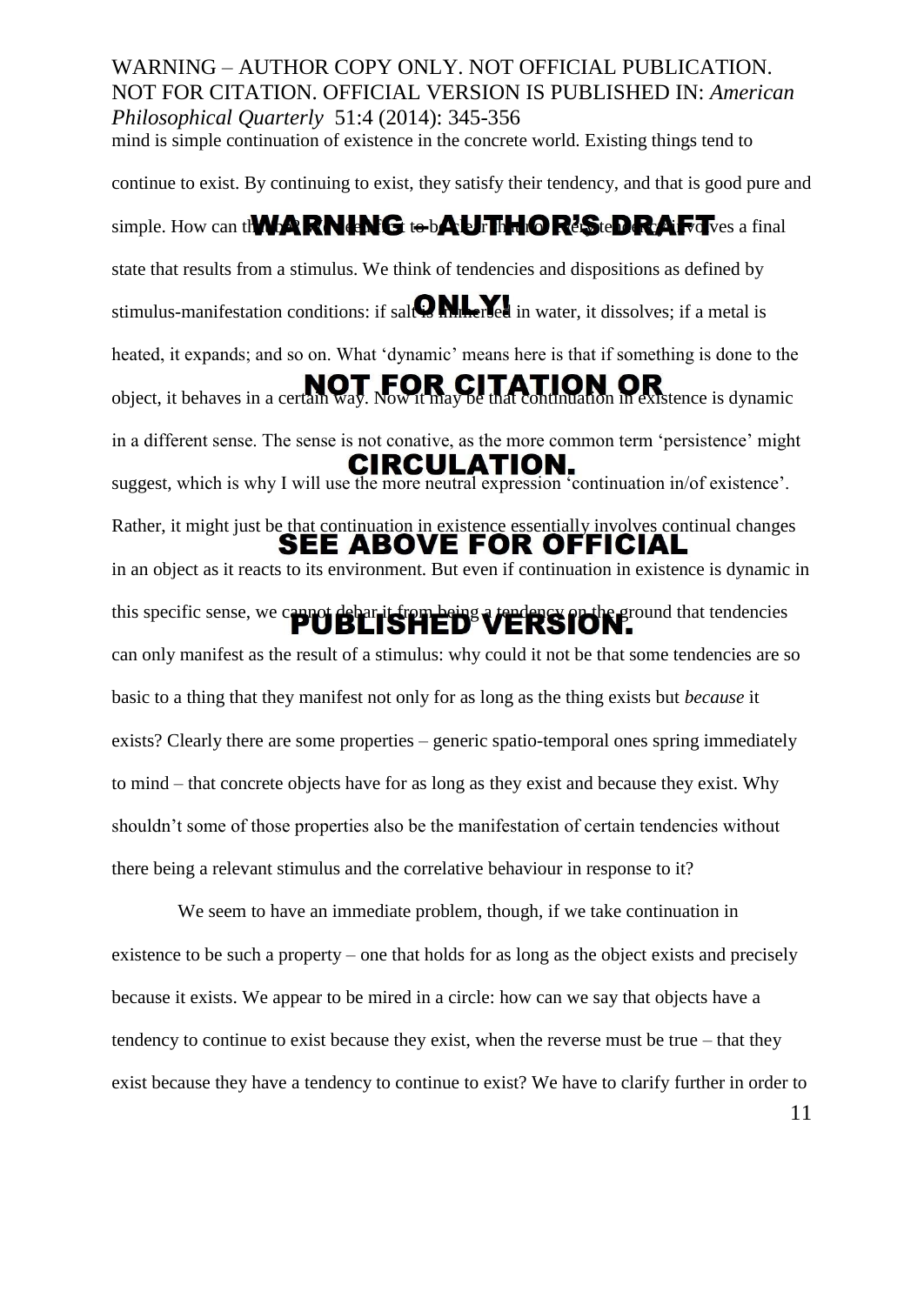escape the apparent circle. To say that an object has the tendency to continue to exist because it exists is loose talk. Precisely, if it has such a tendency, it will be for the same reason that it has any other essen**MARNING**use it Als T.HORIS<sup>n</sup>DRAFTice the tendency to continue to exist is, as I claim, common to all concrete objects, we should not be surprised that they have it because of the  $\mathbf{Q}$ <sub>ind</sub> to which they all belong, namely, *concrete object*. So concrete objects have the tendency to continue to exist because they exist as concrete objects. Moreover, they do not exist as concrete objects because they have the tendency to continue to exist. The question why they exist as concrete objects looks like a RCU LAT request for a fundamental metaphysical analysis and here we might appeal, if we are Aristotelians, to the form-matter structure of concrete objects. But whatever we are looking<br>SEE ABOVE FOR OFFICIAL for with such a question, the answer cannot be an appeal to some property or other of the object. To be sure, it is logically impossible for a thing to have the tendency to continue to exist without existing in the first place, but that does not mean its mere existence explains the tendency. So we do not have any explanatory or other circle here.

What, then, explains the tendency? First I have to justify the claim that there is indeed such a tendency. The obvious reaction to such a claim is to assert that continuation in existence is just a brute fact. As Bede Rundle puts it: 'no form of causation, divine or otherwise, is in general required to ensure persistence in being. […] [M]any things in the universe, as indeed the universe itself, do not have to fight for their survival, but, in the absence of forces which would bring them to an end, their continuation from moment to moment is in no need of explanation.<sup>13</sup> A couple of points about this particular passage: first, I am not going to discuss the role, if there is one, of divine causation, which is tangential to present concerns. Secondly, the term 'causation' has to be handled with care. Rundle's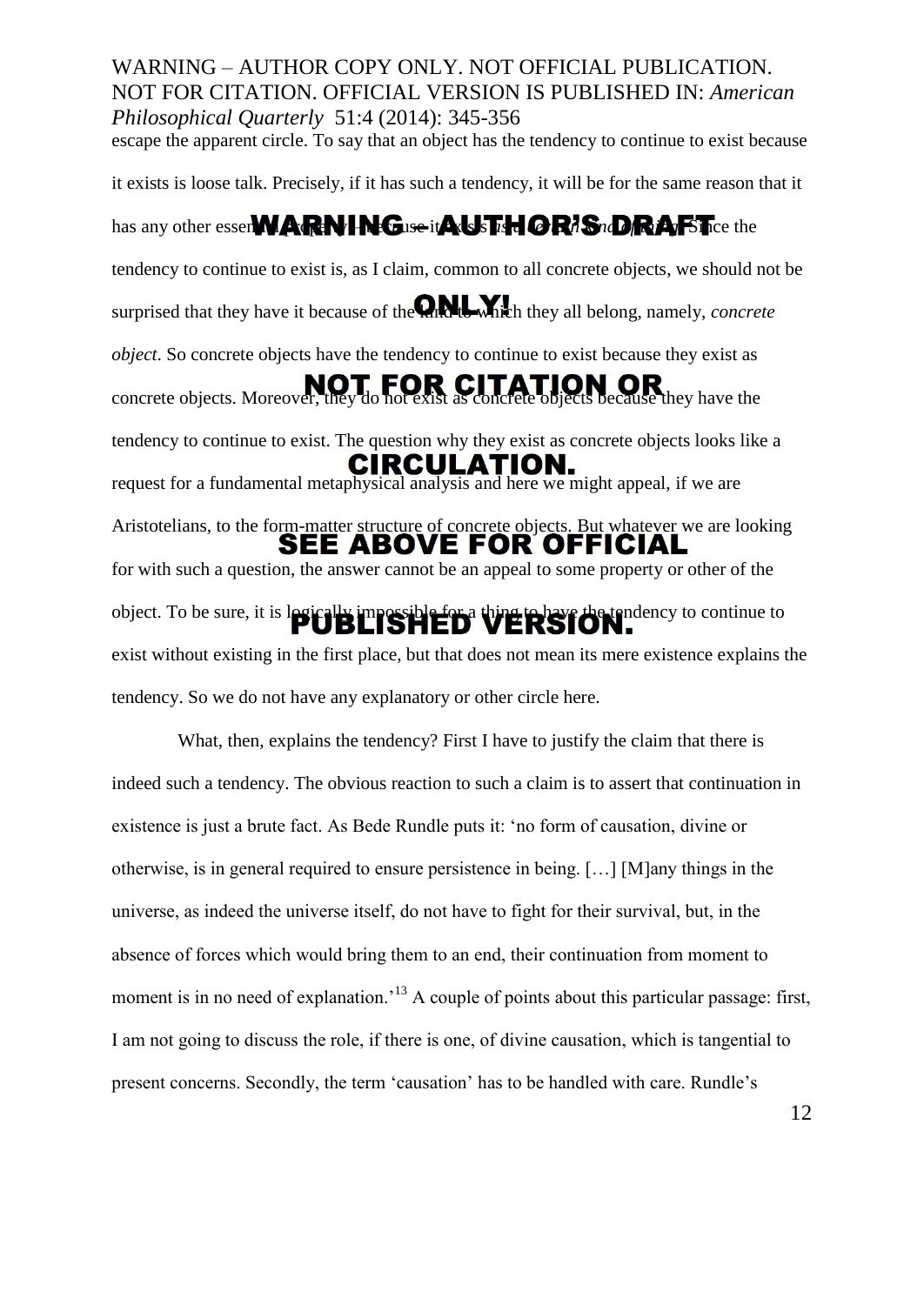### WARNING – AUTHOR COPY ONLY. NOT OFFICIAL PUBLICATION. NOT FOR CITATION. OFFICIAL VERSION IS PUBLISHED IN: *American Philosophical Quarterly* 51:4 (2014): 345-356 tendentious way of putting his point makes it seem that an explanation of continuance in

existence appeals to some other object or property that causes, in some mechanical or efficient sense, the **WARNINGtence At UTHORISADRAFT** ot need to subscribe to that. By appeal to the nature of concrete objects as concrete, if anything what we appeal to is *formal* causation: it is because  $\mathbf{Q}$ ,  $\mathbf{Q}$ ,  $\mathbf{Q}$ ,  $\mathbf{Q}$ , thus-and-so that they continue in existence. Thirdly, the term 'fight for their survival' is distractingly – and equally tendentiously – conative: something can have a tendency to continue in existence without fighting to do so.

#### IRCULA' The main question is whether continuation in existence can be taken as a brute fact:

can we happily stop at the thought that concrete objects continue to exist in the absence of<br>**SEE ABOVE FOR OFFICIAL** forces that would destroy them? It is not an analytic truth that Rundle is asserting. He is not claiming that objects continue to exist until they cease the mentions *forces*, and is right to do so. It is not as though objects cease to exist under such a variety of circumstances that we cannot, even in principle, find anything common to them. They cease to exist when and only when forces act upon them. Why should we accept that as brute any more than if it were the case that all objects ceased to exist when and only when in the vicinity of objects twice their size? Isn't there an interesting phenomenon here for which we need to account? Concrete objects are liable to destruction by the application of forces. This does not mean they have the tendency to cease to exist *rather than* the tendency to continue to exist: on the contrary, their tendency to cease to exist when subject to certain forces depends ontologically on the tendency to continue to exist in the absence of those forces. Nothing can cease to exist in certain conditions unless it already continues to exist prior to those conditions. But if a thing has a *tendency* to cease to exist in certain conditions – a specific disposition activated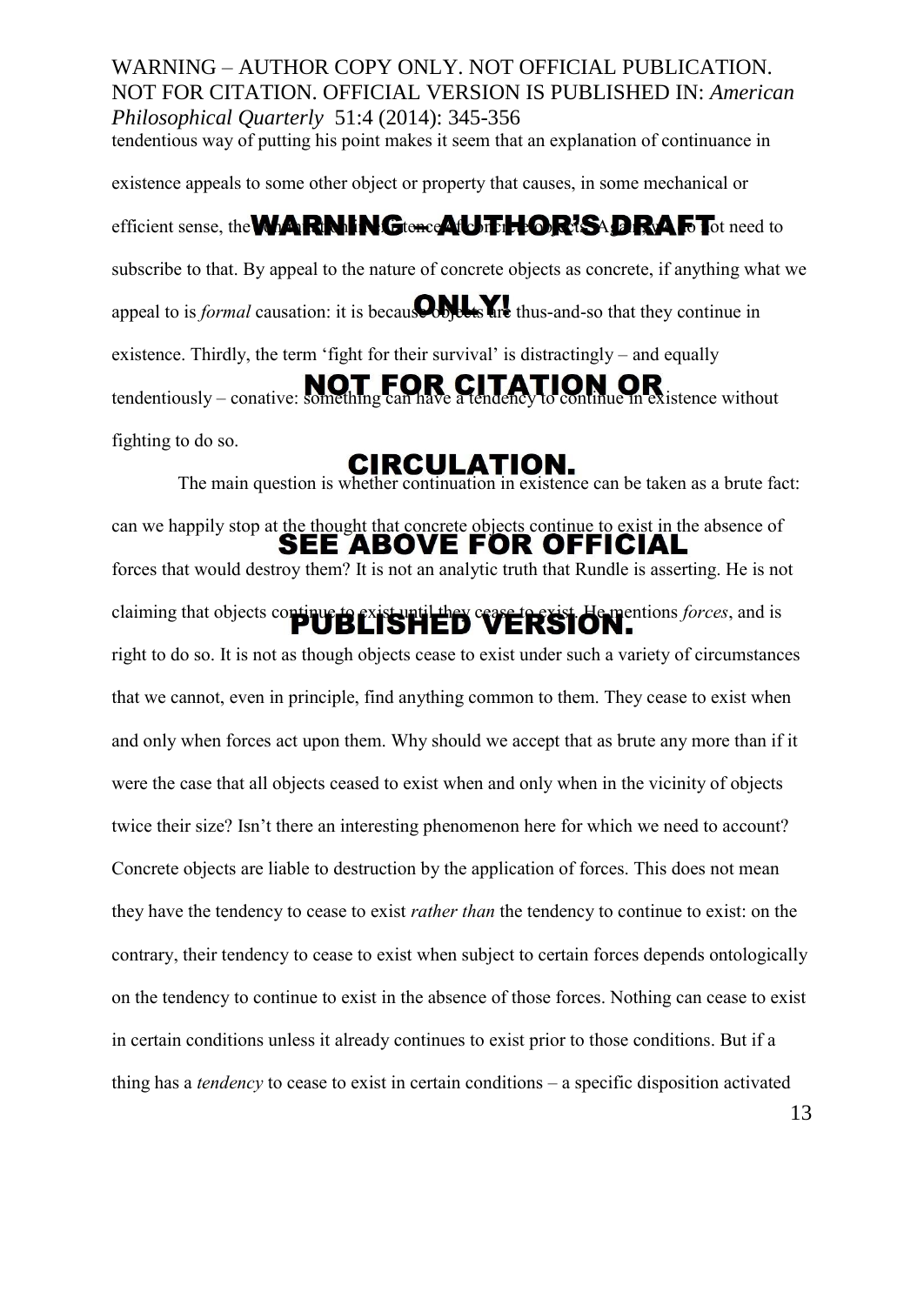by a relatively limited kind and range of stimuli – then it must have a tendency to *continue* to exist absent those stimuli.

# Suppose WARNING tenAUTHORISaDRAFerdency not to

dissolve in the absence of water; it just happens, as a brute fact, that in the absence of water it does not dissolve. This would hardly ma**ke sense, since** the explanation of its dissolution in water in terms of the breaking of sodium chloride's ionic bonds appeals to the very phenomena that also explain why salt does not dissolve in the absence of water – the ionic bonds themselves, which in the absence of water are maintained. Similarly, the explanation RCULATI of the ceasing to exist of some object – say, the evaporation of a puddle of water by the application of heat – appeals to the very same phenomena that explain why a puddle of water<br>SEE ABOVE FOR OFFICIAL does not evaporate in the absence of heat – the amount of kinetic energy in the molecules.

Now it need not be the case that the explanation of some object's ceasing to exist in certain conditions must appeal to *all* of the phenomena that explain its continuing to exist in the absence of those conditions: it might appeal only to some phenomena *necessary* but not sufficient for continuance in existence. For a simplistic example that gives the idea, the tendency of some object to continue in existence might be explained in terms of both its intermolecular forces and some particular geometric property of those molecules, each necessary and both jointly sufficient for the object's continuance in existence. But an account of its ceasing to exist might appeal only to the disruption of the intermolecular forces. Still, I would propose as a general truth that no account of ceasing to exist can fail to appeal to at least *some* of what also explains why a thing continues to exist. So the tendency to cease to exist must be explained, to some extent, in terms of the tendency to continue to exist. The former presupposes the latter.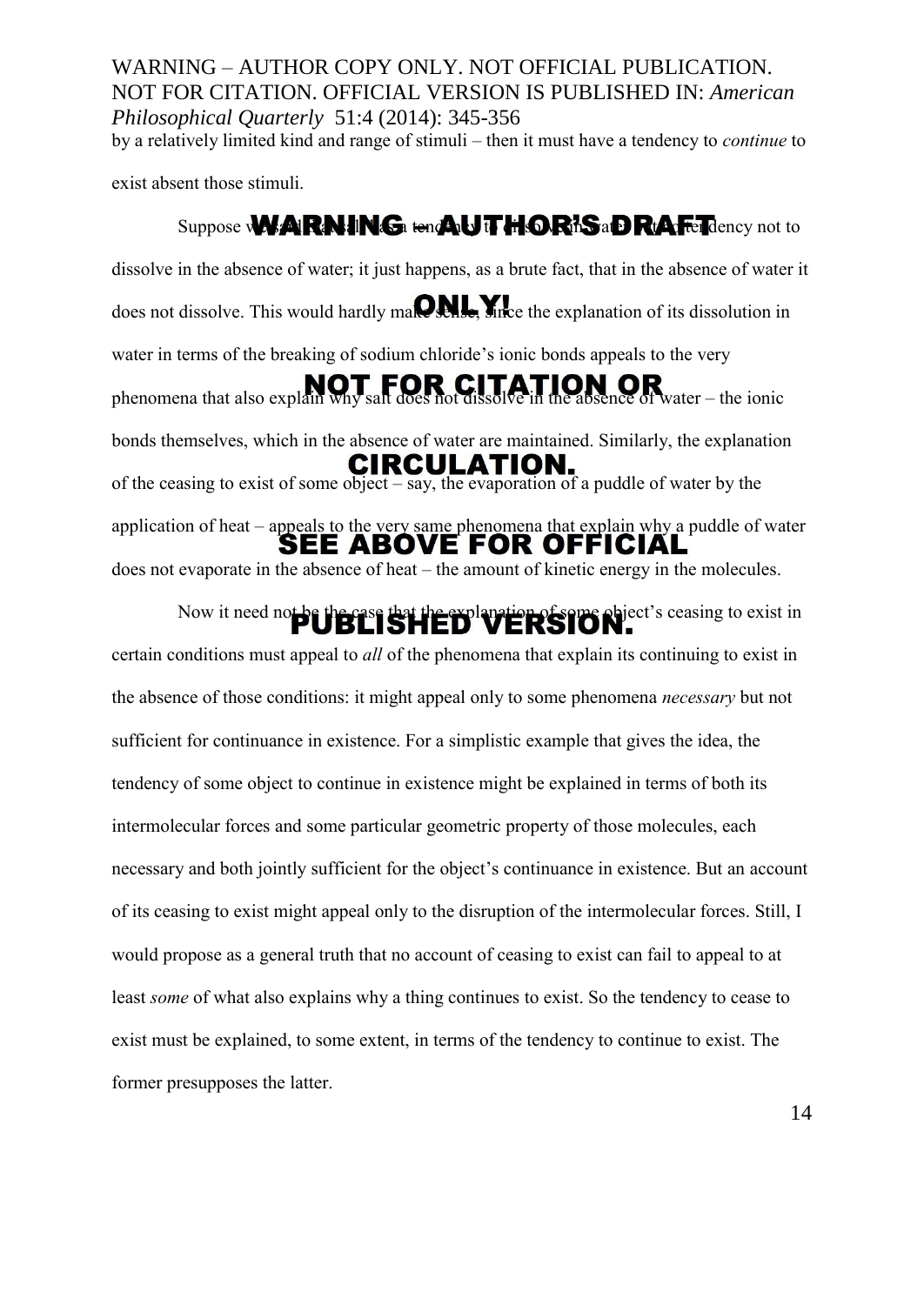Now the obvious apparent counterexamples to this claimed tendency to continue in existence involve phenomena such as radioactive decay and others that require a quantumtheoretical explana**WARNING**cay, **Addit HOR'S DRAFT**h general tendency. If it does so, it means that decay demonstrates a tendency to ceasing to exist in the absence of any tendency to continue. We can however, resist the alleged counterexample. Radioactivity is, at least according to quantum mechanics, essentially stochastic: it is impossible in principle to predict of any radioactive isotope that it will decay at some particular time. If you knew everything you could about the isotope and its environment, you RCU LATI could only ever give the probability of its decay at some time or other, as provided by the known half-life of any sample of such isotopes. It is, however, no part of my thesis that the<br>**SEE ABOVE FOR OFFICIAL** tendency to continue to exist is a 'sure-fire' disposition, to use terminology noted earlier. Such a tendency can be **possed without its being necessary of Numerica** of ontology, that the possessor exist (or not) at any particular time following its coming into existence. Indeterminism at the quantum level is not inconsistent with the tendency. Even if indeterminism were true across the board, i.e. even at the macroscopic level, this would not exclude the tendency to continue to exist.

Maybe the objection from probability still has some life in it: for if an object has a greater than 50% probability of ceasing to exist at every time in its existence, does that not exclude any tendency to continue? But nothing can have a greater than 50% probability of ceasing to exist at *every* time in its existence; indeed nothing can have any probability *at all* of ceasing to exist at *every* time in its existence. The whole idea of a probability of ceasing to exist is of a probability of ceasing to exist at *some time in the future*. Consider radioactivity. Tritium, for example, has a half life of 12.32 years. Given a sample of tritium, after 12.32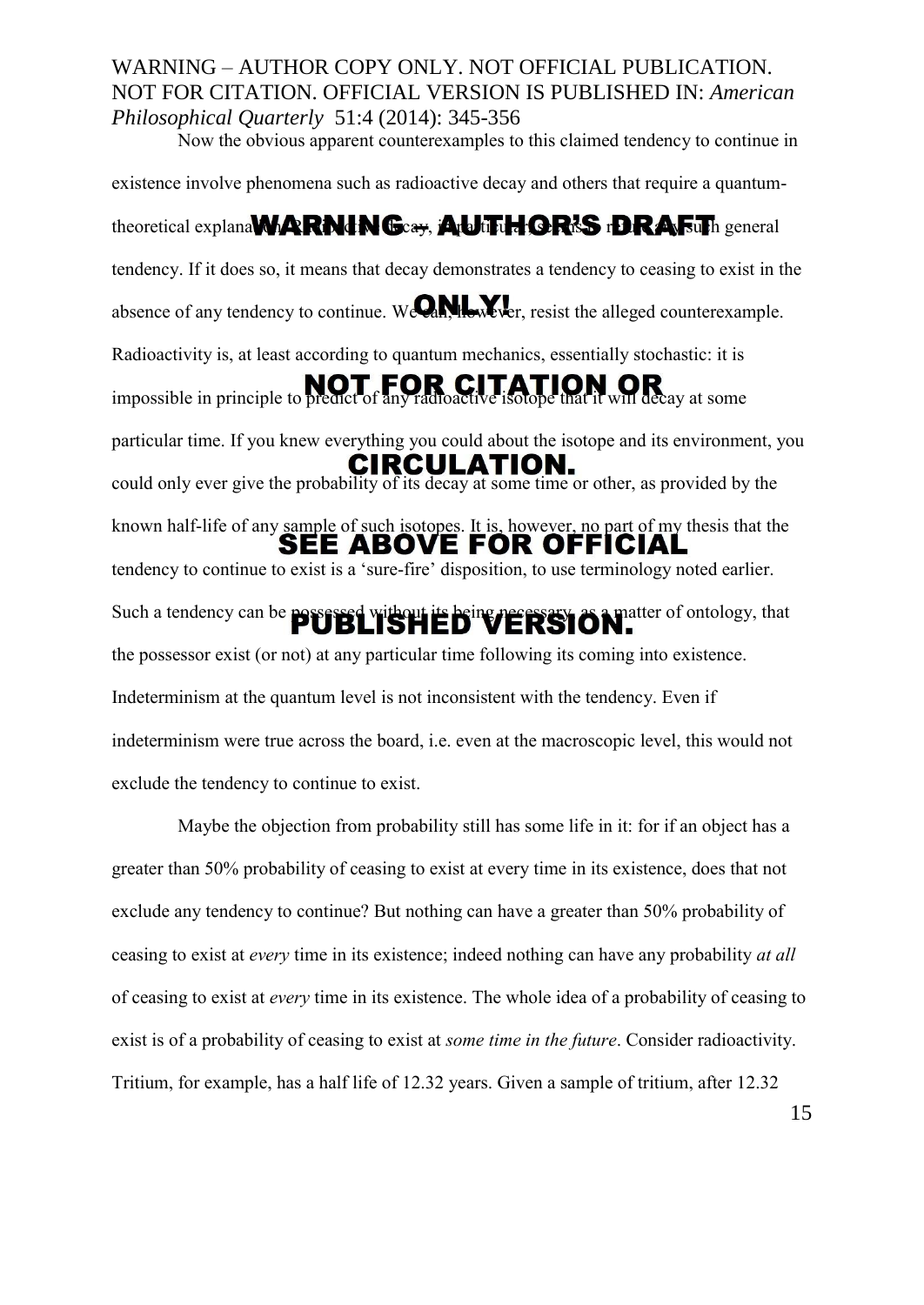### WARNING – AUTHOR COPY ONLY. NOT OFFICIAL PUBLICATION. NOT FOR CITATION. OFFICIAL VERSION IS PUBLISHED IN: *American Philosophical Quarterly* 51:4 (2014): 345-356 years 50% of the nuclei will have decayed into helium-3 nuclei. At any time before 12.32

years, the decay probability of any given tritium atom must be *less* than 50%. The same goes for all radioactive **MARNING**such All THORISfeDRAF<sub>put</sub> half-lives aside and just consider a single object O: why couldn't it have a greater than 50% chance of ceasing to exist at every time in its existence  $\mathbf{R}$ . what is that supposed to mean? You cannot say something like: take N possible worlds (for some suitably relevant class of worlds and large N) in which O exists at some time T; in more than 50% of those worlds, O does not exist at T – a manifest contradiction, which is precisely why there are no zero half-lives RCUI either, nor any probability of any object's not existing at every time during its existence. But we can make sense of the non-zero half-life of a single tritium nucleus in similar terms: take<br>SEE ABOVE FOR OFFICIAL N possible worlds in which the nucleus exists at the beginning of each world, and each world lasts at least 12.32 years; in 50% of these worlds, the nucleus will have decayed into helium-3 at the end of 12.32 years.

So on pain of incoherence we have to say that any probability of ceasing to exist at some time in an object's existence must be preceded by a lower probability of ceasing to exist, i.e. a higher probability of existing, at some earlier time, approaching a probability of 1 for the time at which the object does exist. Example: I am attached to a radioactive isotope with a half-life H. The isotope is configured such that if it decays, a bomb goes off and blows me to smithereens. Since the probability of the explosion at H is 50%, at any time less than H it will be less than 50%, i.e. ceteris paribus there is a more than 50% chance I will be alive at any time less than H. The 'ceteris paribus' does not hide anything nasty: even if you rig the scenario such that multiple potential causes of my extinction are operative before H, there must still be a time before those causes are set up such that, whatever the probability of my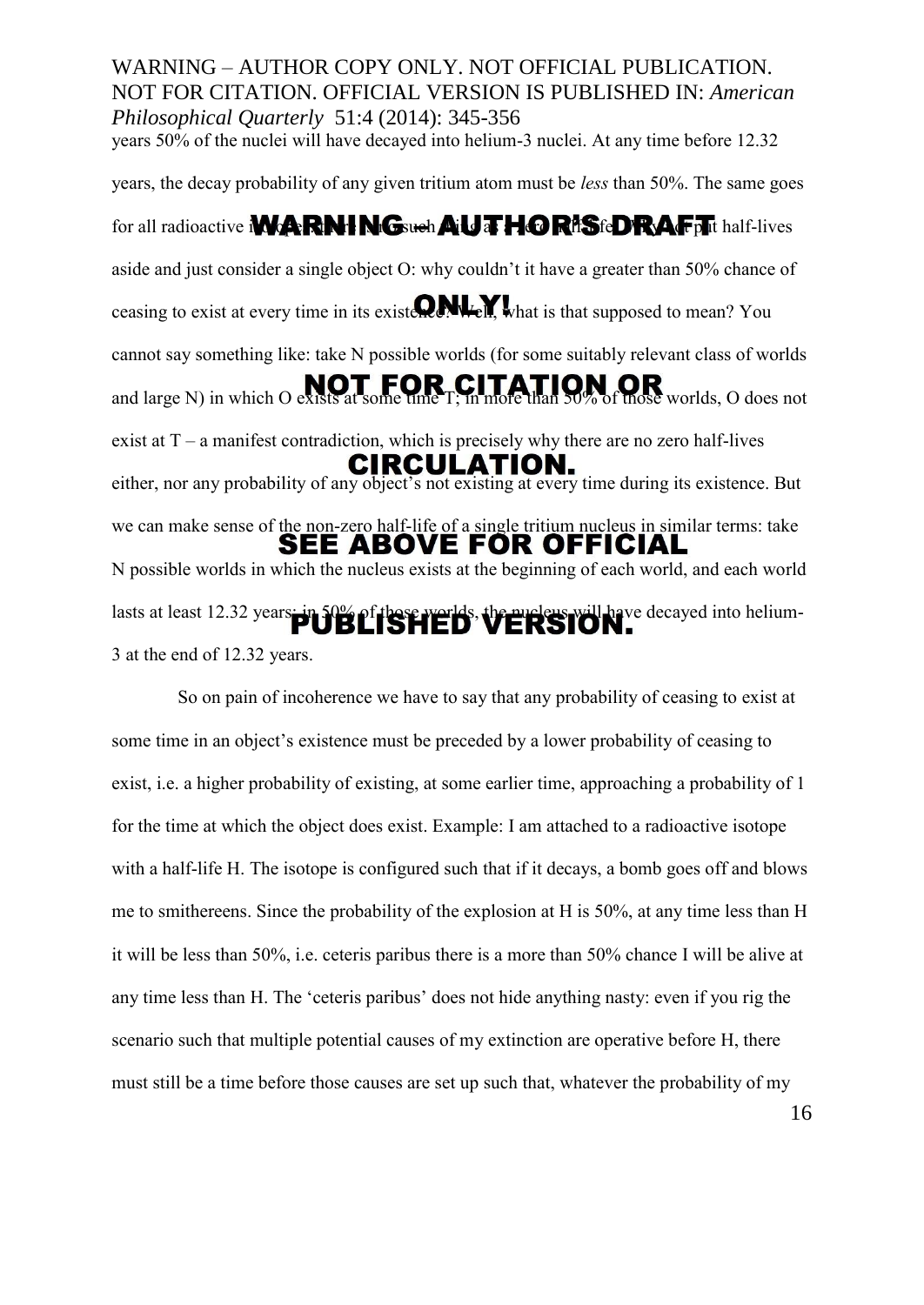dying at some time at which the whole scenario is in effect, the probability is less, again

approaching a probability of 1 at the time I exist.

# Forget particles Reserved me and the and the set of the set of the set of the flatten

me at time T. Before T, when the train is further away, the probability must be less than 99%. Go back far enough, to before I was even  $\Omega$  the track and the train was still in the station. and the probability of my death is reduced dramatically. The fact is, everything is going to go out of existence at some time – the probability of that is 100%. But we cannot even make sense of the thought without presupposing the tendency of things to exist before whatever it RCUI LAT is that destroys them increases the probability of ceasing to exist to over 50%.

So the appeal to radioactivity must involve another train of thought, to the effect that<br>SEE ABOVE FOR OFFICIAL radioactive isotopes are *intrinsically unstable* – it is of their essence to decay.<sup>14</sup> So whilst the probability of their existing before the relevant half-life expires is indeed greater than 50%, that does not entail their having any tendency to exist; it's just a fact about them that the probability obtains. But their tendency, now conceived non-probabilistically, is quite simply to decay. They are inherently unstable – built to expire, as it were. In reply, I note simply that everything is built to expire: the second law of thermodynamics guarantees it. Whatever internal stability anything has is bound to be overcome, in the end, by the forces of corruption. Radioactive isotopes are not metaphysically special as far as that goes.

Nevertheless, the objector persists, isn't it significant that such isotopes have an *intrinsic* tendency to decay? True, most things are overcome by forces of corruption applied from outside, but unstable nuclei are all but impervious to outside forces (apart from highenergy nuclear bombardment). Even if one can hold that many objects have an intrinsic tendency to continue in existence, which tendency is ultimately overcome by outside forces,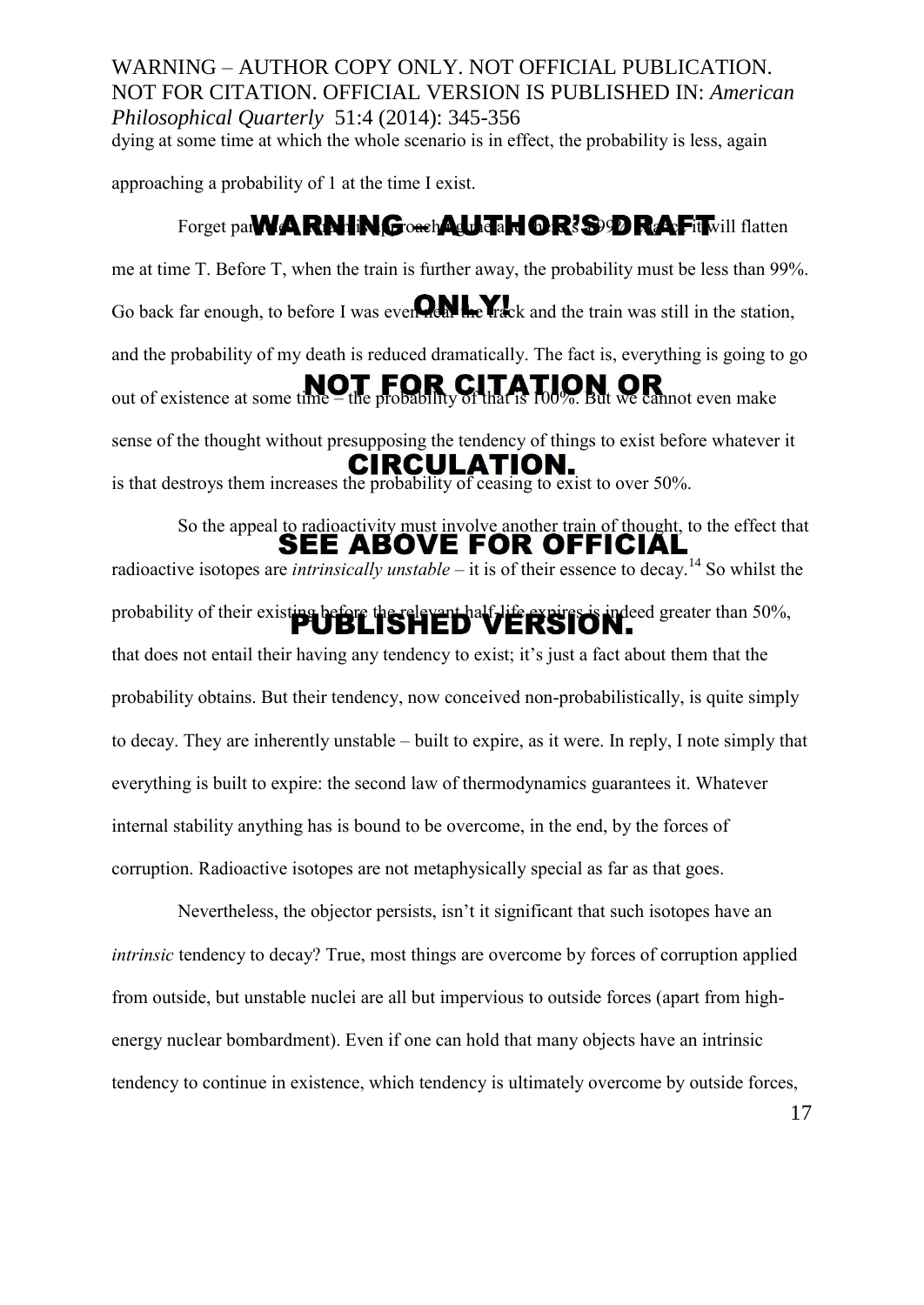### WARNING – AUTHOR COPY ONLY. NOT OFFICIAL PUBLICATION. NOT FOR CITATION. OFFICIAL VERSION IS PUBLISHED IN: *American Philosophical Quarterly* 51:4 (2014): 345-356 radioactive nuclei need no outside forces to cause their decay; indeed, QM insists on it.

Decay has no cause so conceived. It's just the nature of the nuclei to decay. In reply, it was no part of my origi**ng a RNING**gto **ALLIVIORISthDRAF** of forces *external* to the object. Alpha decay is generally accepted as involving the overcoming of the strong nuclear force by the electromagnetic  $\mathbf{Q}$   $\mathbf{M}$ ,  $\mathbf{V}$  beta decay involves the overcoming of the strong force by the weak force;<sup>16</sup> both involve internal interactions such that a force that tends to destroy the particle overcomes one that tends to keep it together. In gamma decay, the forces are indeed applied from outside – high-energy bombardment in the case of induced RCUI LATI nuclear fission and collision in the case of fusion, though the mechanism of spontaneous fission is more like that of alpha decay. So whatever tendency to corruption a radioisotope<br>**SEE ABOVE FOR OFFICIAL** may have, it still presupposes, ontologically, a tendency to stability and cohesion that must be overcome, whether intermally as externally for the correction to occur.

### **5. CONCLUSION**

If what I have argued is correct, then every concrete object is good in virtue of its appetites – including its appetite for continued existence. Goodness, then, stretches across the organic and inorganic worlds: it is one of the wholly general properties of concrete being (along with the quiddity and unity of beings, among the other 'transcendental ideas'<sup>17</sup>). One might wonder: even if this controversial thesis is true, why does it matter? Why can we not begin an analysis of goodness with the organic world or some part thereof, where concepts such as life, growth and development, flourishing, sickness, and what we might call 'goodness-for' have a grip? Whatever appetites salt fulfils when it dissolves in water, it is assuredly not good *for* it to do so, whereas when a living being fulfils an appetite, that is good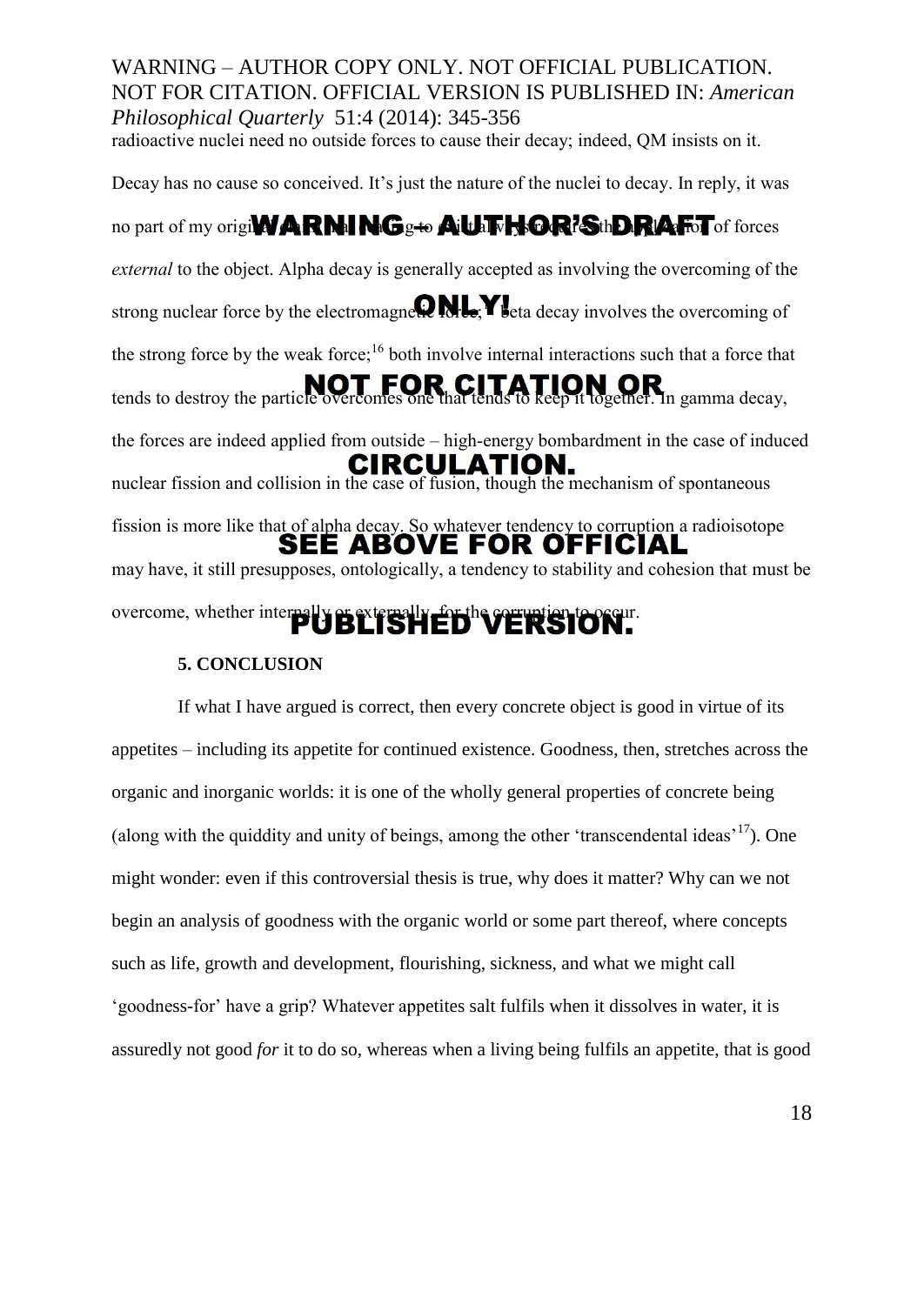WARNING – AUTHOR COPY ONLY. NOT OFFICIAL PUBLICATION. NOT FOR CITATION. OFFICIAL VERSION IS PUBLISHED IN: *American Philosophical Quarterly* 51:4 (2014): 345-356 for it. If our ultimate aim is understanding goodness in human beings, ought we not to begin

either directly with human beings or else, following Foot (2001), with the 'natural goodness' to be found in the **WARNING - AUTHOR'S DRAFT** 

The brief response to this understandable puzzlement is that to do so would be effectively to identify goodness *with* goodness-fortune is no goodness other than what is good for some (living) being (or group of such beings). The problem with this approach is that it treats goodness-for as a simple concept, at least inasmuch as what is good in goodnessfor cannot be understood without the 'forness', as we might put it. Yet if we are to ground RCU LAT goodness-for in some phenomenon that is responsible for it – whether it be (and on this we can for present purposes remain wholly neutral) pleasure, the satisfaction of desires or<br>SEE ABOVE FOR OFFICIAL preferences, the meeting of needs, or something else – we must appeal to a formal appetitefulfilment structure that **put in the second state in the constitution** obtains that is good for an entity, some kind of fulfilment occurs: it is the good, in this broadest sense, whose obtaining is also good *for* certain more specific kinds of thing, namely living beings (and their sub-kinds).

Yet once we identify an underlying, kind-neutral goodness that consists in the fulfilment of an appetite, we should see that it applies across the board, to both the living and the non-living. Once we bracket off the 'forness' in goodness-for, what is left is metaphysically no different to what we find in the inorganic realm – the fulfilment of appetites or, in alternative terms, the actualization of potencies. It is in this precise but wholly general sense that what salt does when it dissolves in water is metaphysically no different to what a cat does when it eats food or what a person does when they get married. Once we grasp this phenomenon, the place of goodness in the living world – particularly in the human

19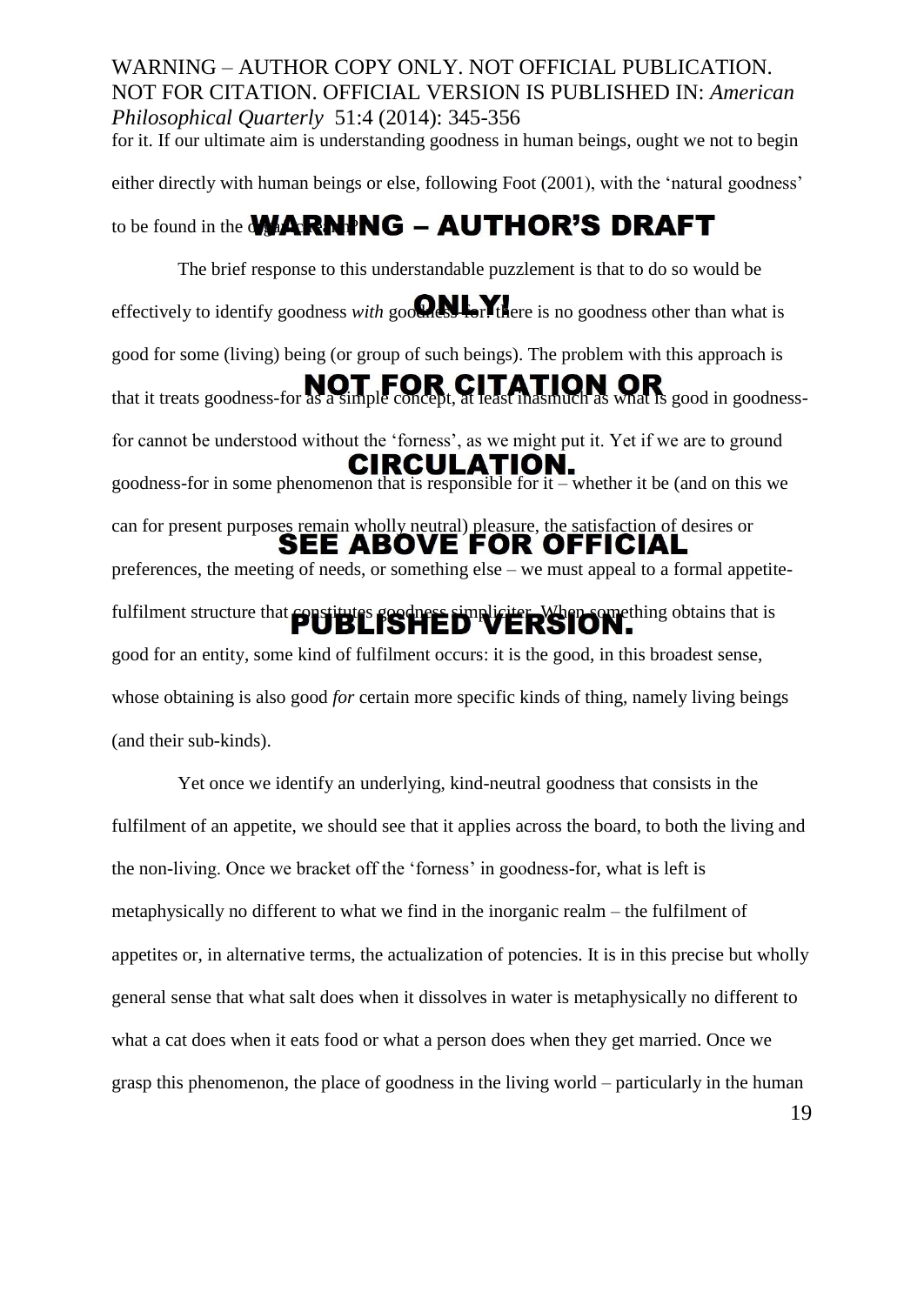WARNING – AUTHOR COPY ONLY. NOT OFFICIAL PUBLICATION. NOT FOR CITATION. OFFICIAL VERSION IS PUBLISHED IN: *American Philosophical Quarterly* 51:4 (2014): 345-356 world which should be the ultimate target for any study of the good – is much easier to appreciate and to analyse. There are many mysteries in the way living things function, not least the special kin**MARNING**hey **ALIST HORISCORAFaTEnt** causation'.<sup>18</sup> That they act purposively in ways that are good *for* them is something of a stumbling block for attempts to explain  $\mathbf{QML}$ ,  $\mathbf{M}$  ife from non-life, at least as far as the available hypotheses are concerned. Yet even if we are forced to accept that the 'forness' of goodness-for is a phenomenon that emerges with, and is co-extensive with, the world of living things, we should resist (and are by no means compelled to conclude) that the **IRCULATION.** CI *goodness* of goodness-for is to be similarly characterized. This would make an intolerable mystery of one of the broadest of metaphysical concepts. To regard it as gaining a foothold<br>**SEE ABOVE FOR OFFICIAL** only at the level of the organic would be as odd as claiming the same to apply to equally broad and topic-neutral concepts such as truth and white RSTON. philosophical ears as it may sound, the location of primary, non-moral goodness at a level so basic it straddles both the living and the non-living is a more accurate *naturalism* than anything that currently goes by that name.

*University of Reading*

### **NOTES**

l

<sup>1</sup> The convertibility principle is found, for instance, in Alexander of Hales and St Albert the Great. Its most famous formulation is in St Thomas Aquinas's *Summa Theologica* (hereafter *ST*) I q.5 a.1 (Aquinas 1920, pp. 52-4). See further Aertsen (1985).

<sup>2</sup> As well as Aquinas, see Duns Scotus, *Treatise on God as First Principle* (*De Primo Principio*): English at http://www.ewtn.com/library/THEOLOGY/GODASFIR.HTM;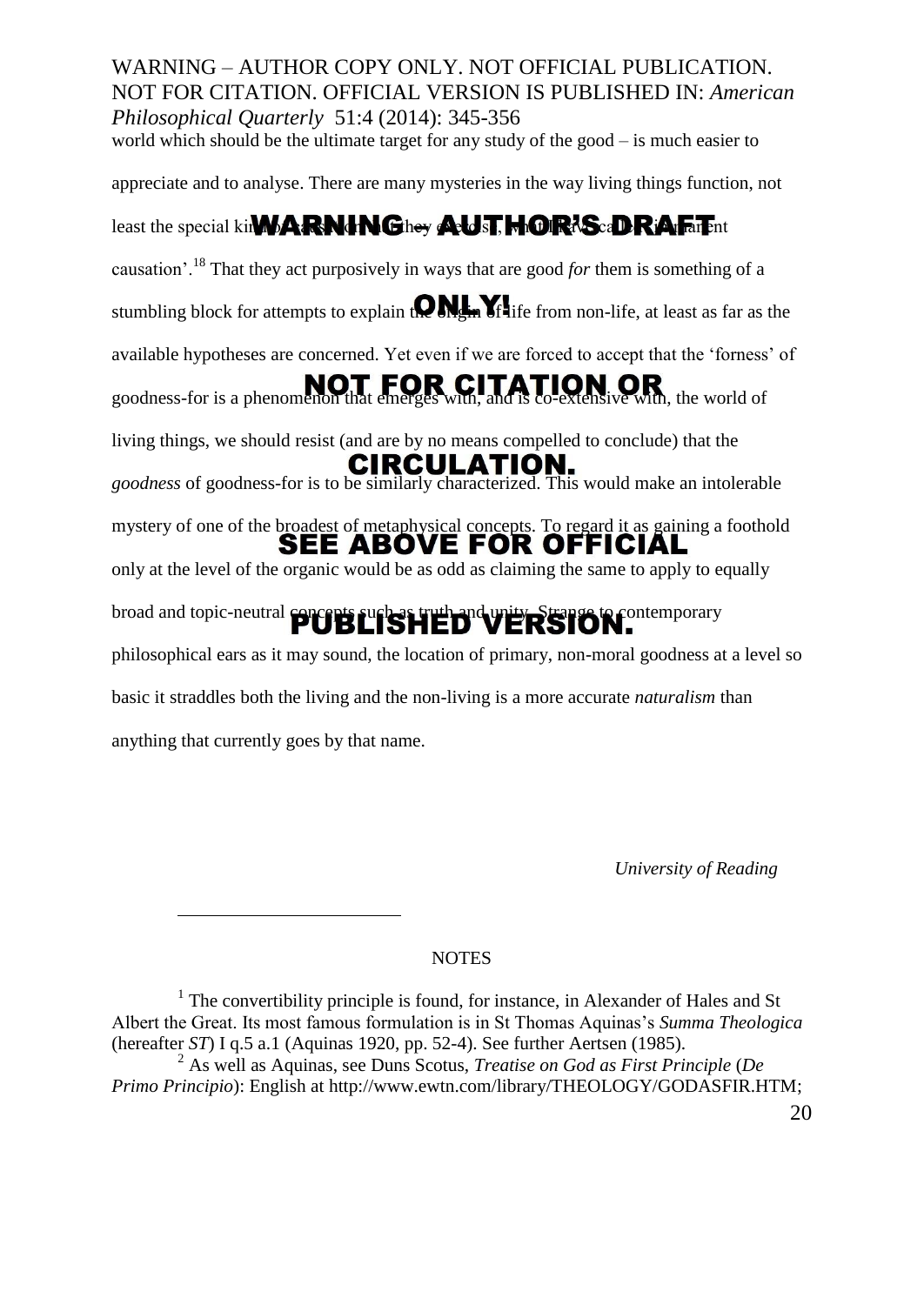Latin at https://archive.org/stream/operaomnia03dunsuoft#page/210/mode/2up) [last accessed 23 Jan. 2014]; also Cronin (1930), pp.134, 214 and passim; Mercier (1916), p. 212ff.

<sup>3</sup> See, e.g., *Meditations* (1641: 'perfectiones', 1647: 'perfections'), with Meditation 5 (Ariew and Cress **2006, KIS behisa** goo**d kample;** *Parkiples of Philosophy* I.23, I.37 (Cottingham et al. 1985, pp. 200-1, 205).

<sup>4</sup> Kant, *Critique of Pure Reason* A599/B627 (Guyer and Wood 1998, p.567).

 $<sup>5</sup>$  See, e.g., Glenn (1948): 188ff., reflecting the way Aquinas speaks of perfection in</sup> *ST* I q.4 (1920, p.45ff.) and elsewhere. Hence I am using 'perfection' gerundially, like 'perfecting', rather than as a pure noun denoting the *outcome* or state resulting from perfecting, let alone to denote a state that is absolute and does not result from any perfecting (e.g. divine perfection). **NOT FOR CITATION OR** <sup>6</sup> I will use 'tendency' and 'disposition' interchangeably, though more detailed

analysis of the topic would make it advisable to reserve 'tendency' for dispositions that are probabilistic, as opposed to deterministic or so-called 'sure-fire' dispositions: see for example McKitrick (2009): 190-1. CIRCULATION. McKitrick (2009): 190-1.

<sup>7</sup> *De Veritate* q.22 a.1 (Aquinas 1954; 'appetit' and 'tendit' in the Latin).

8 Think of terms such as 'flourish' and 'develop'.

<sup>9</sup> The example that follows comes from Feser (2009), pp. 33-4, which I have modified and expanded.

 $10$  What if our purpose has nothing to do with teaching children how to recognize triangles? Suppose we want to use the shape in the tree to make a mathematical calculation. Then 'appropriate' still complete and  $\mathbf{C}$  the purpose of the children to recognize triangles', for we would end up saying that the shape in the tree has to be good for the purpose of teaching children how to recognize triangles before it can be used to make a mathematical calculation. While this *might* be true in some cases, in the vast majority it will be false. The same goes for any substitutions doing duty for appropriateness and some ulterior purpose: either what we end up saying about the triangle is a useless truism or it will almost certainly be false.

 $11$  As opposed to a pair of good apples.

<sup>12</sup> The latter may be in question if we are concerned with a concrete instance of a right-angled triangle; but the goodness question will be about the triangle, not the theorem. If the triangle is good, there is no room for the instantiation of the theorem not being good.

 $^{13}_{13}$  Rundle (2004), p.93.

l

 $14$  This applies only to alpha and beta decay; gamma decay does not involve transmutation.

<sup>15</sup> See for a simple explanation http://hyperphysics.phy-

astr.gsu.edu/hbase/hframe.html [last accessed 22 Jan. 2014]. For a more complex one, see Krane (1998), p. 174 and ch. 8.

 $16$  See further Krane (1998), pp. 174-5 and ch. 9.

<sup>17</sup> Aquinas, *De Veritate* q.1 a.1, Aquinas (1954).

 $18$  See Oderberg (2013).